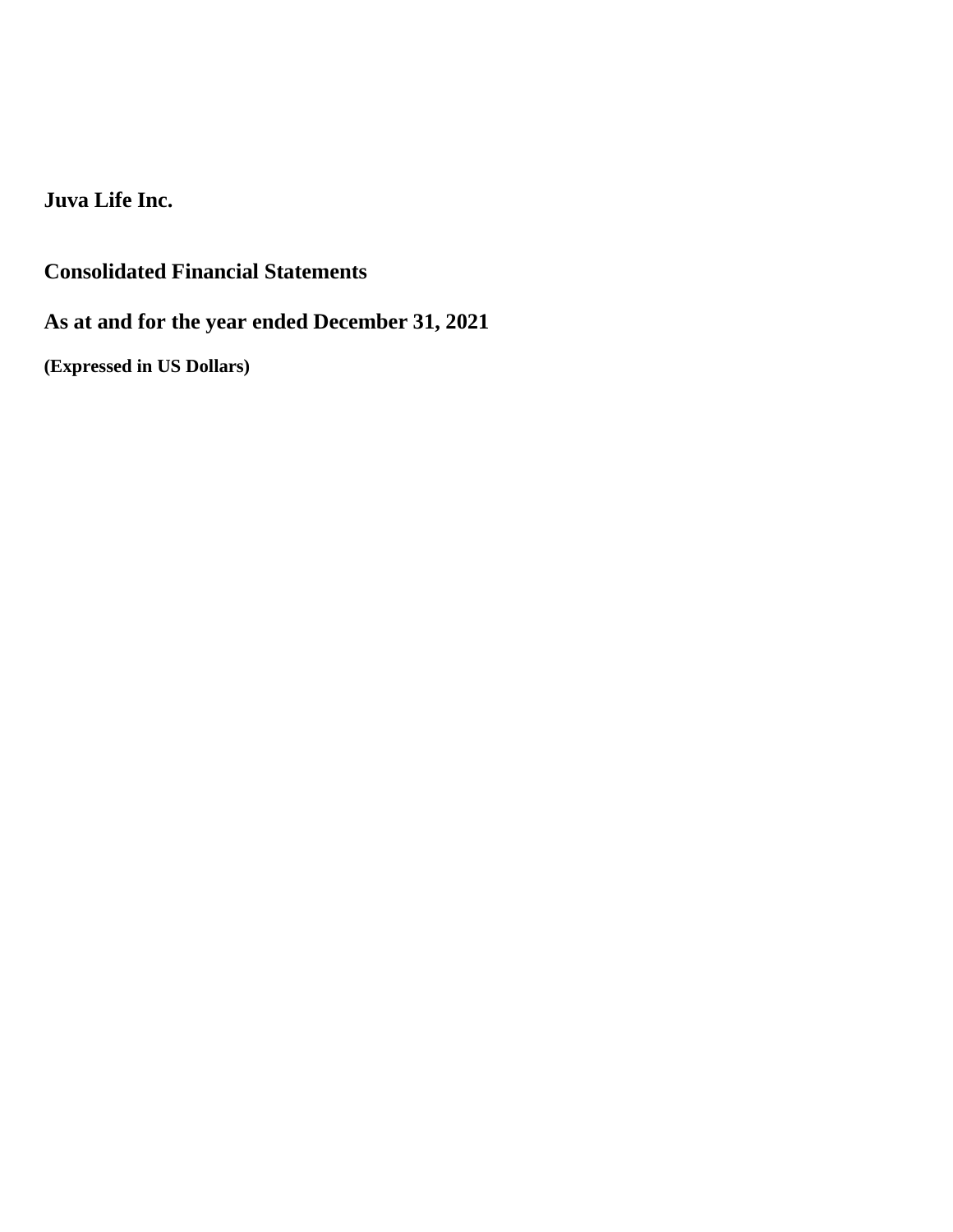# $D_{\text{AVIDSON}} \ \&\ \text{COMPANY LLP} \_\text{\tiny{LIP}}$  Chartered Professional Accountants  $D_{\text{AVIDSON}}$

## **REPORT OF INDEPENDENT REGISTERED PUBLIC ACCOUNTING FIRM**

To the Shareholders and Directors of Juva Life Inc.

#### *Opinion on the Consolidated Financial Statements*

We have audited the accompanying consolidated statements of financial position of Juva Life Inc. (the "Company"), as of December 31, 2021 and 2020, and the related consolidated statements of loss and comprehensive loss, cash flows, and changes in shareholders' equity (deficiency) for the years ended December 31, 2021 and 2020, and the related notes (collectively referred to as the "financial statements"). In our opinion, the consolidated financial statements present fairly, in all material respects, the financial position of Juva Life Inc. as of December 31, 2021 and 2020, and the results of its operations and its cash flows for the years ended December 31, 2021 and 2020, in conformity with accounting principles under International Financial Reporting Standards as issued by the International Accounting Standards Board.

#### *Going Concern*

The accompanying consolidated financial statements have been prepared assuming that the Company will continue as a going concern. As discussed in Note 2 to the financial statements, the Company incurred a net loss of \$11,358,290 during the year ended December 31, 2021 and has stated that substantial doubt exists about its ability to continue as a going concern. The consolidated financial statements do not include any adjustments that might result from the outcome of this uncertainty. Our opinion is not modified with respect to this matter.

#### *Basis for Opinion*

These consolidated financial statements are the responsibility of the Company's management. Our responsibility is to express an opinion on the Company's consolidated financial statements based on our audits. We are a public accounting firm registered with the Public Company Accounting Oversight Board (United States) ("PCAOB") and are required to be independent with respect to the Company in accordance with the U.S. federal securities laws and the applicable rules and regulations of the Securities and Exchange Commission and the PCAOB.

We conducted our audits in accordance with the standards of the PCAOB. Those standards require that we plan and perform the audit to obtain reasonable assurance about whether the consolidated financial statements are free of material misstatement, whether due to error or fraud. The Company is not required to have, nor were we engaged to perform, an audit of its internal control over financial reporting. As part of our audits we are required to obtain an understanding of internal control over financial reporting but not for the purpose of expressing an opinion on the effectiveness of the Company's internal control over financial reporting. Accordingly, we express no such opinion.

Our audits included performing procedures to assess the risks of material misstatements of the financial statements, whether due to error or fraud, and performing procedures that respond to those risks. Such procedures included examining, on a test basis, evidence regarding the amounts and disclosures in the consolidated financial statements. Our audits also included evaluating the accounting principles used and significant estimates made by management, as well as evaluating the overall presentation of the consolidated financial statements. We believe that our audits provide a reasonable basis for our opinion.



1200 - 609 Granville Street, P.O. Box 10372, Pacific Centre, Vancouver, B.C., Canada V7Y 1G6 Telephone (604) 687-0947 Davidson-co.com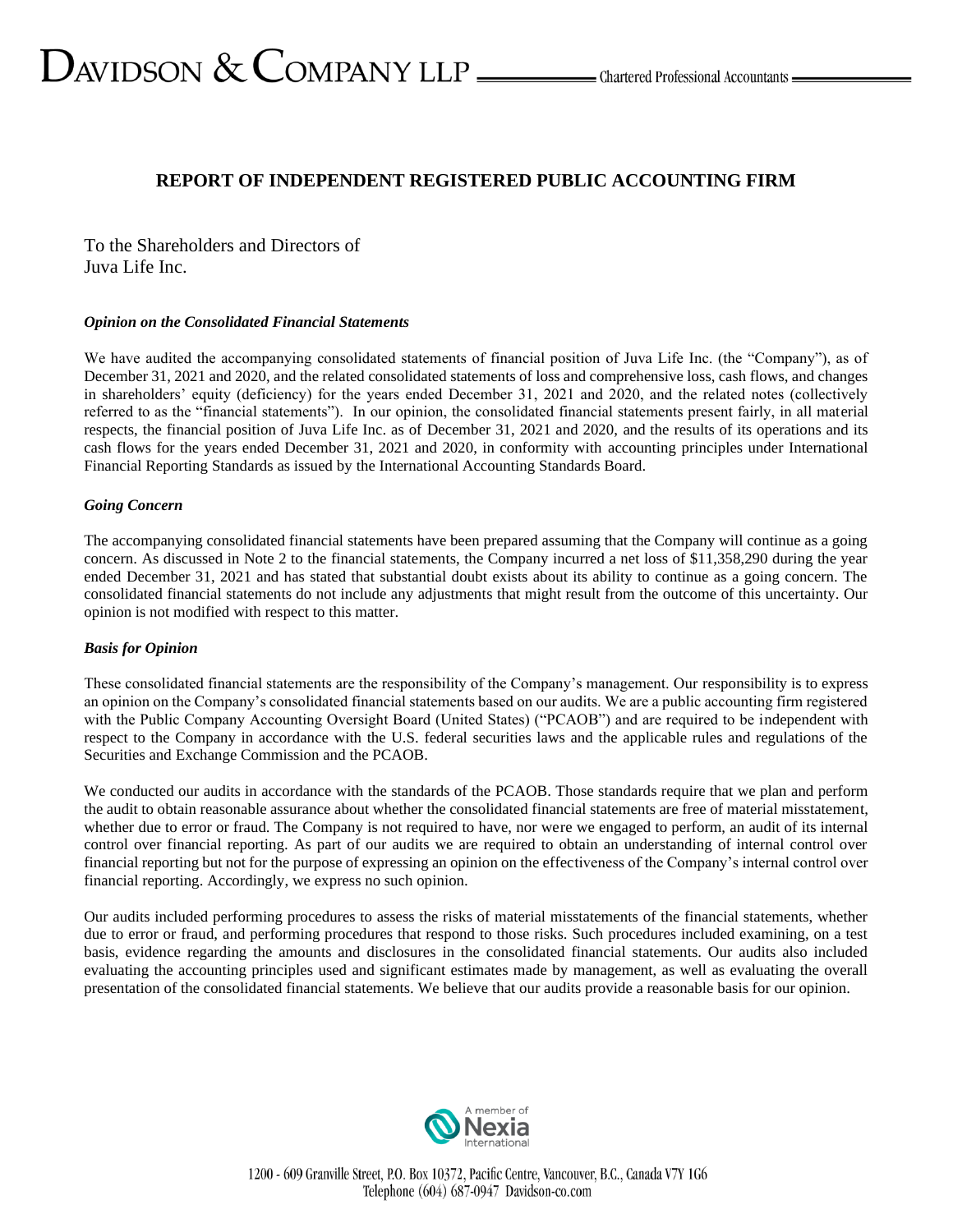#### *Critical Audit Matters*

Critical audit matters are matters arising from the current period audit of the financial statements that were communicated or required to be communicated to the audit committee and that: (1) relate to accounts or disclosures that are material to the financial statements and (2) involved our especially challenging, subjective, or complex judgments. We determined that there are no critical audit matters.

We have served as the Company's auditor since 2019.

## **/s/ DAVIDSON & COMPANY LLP**

Vancouver, Canada Chartered Professional Accountants

April 29, 2022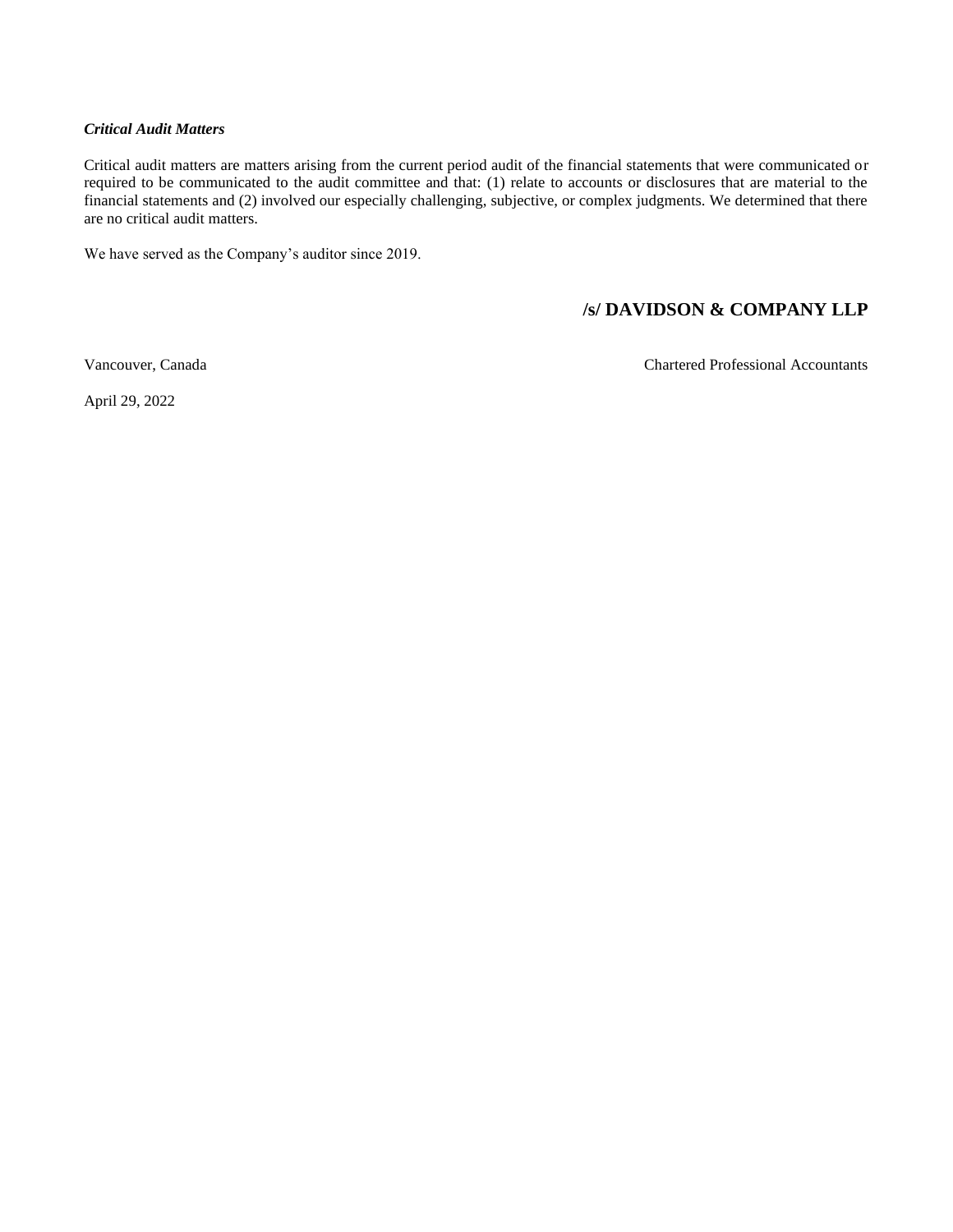## **Juva Life Inc. Consolidated Statements of Financial Position (Expressed in US dollars)**

|                                            | <b>Note</b> | December 31,<br>2021 | December 31,<br>2020 |
|--------------------------------------------|-------------|----------------------|----------------------|
| <b>ASSETS</b>                              |             |                      |                      |
| <b>Current assets</b>                      |             |                      |                      |
| Cash                                       |             | \$<br>2,681,269      | \$<br>2,158,694      |
| Accounts receivable                        |             | 127,658              | 13,760               |
| Inventory                                  |             | 320,596              | 230,931              |
| <b>Biological</b> assets                   | 10          | 367,671              |                      |
| Other receivables                          | 5,7         | 508,000              | 181,175              |
| Prepaid expenses                           |             | 243,973              | 218,544              |
| <b>Total current assets</b>                |             | 4,249,167            | 2,803,104            |
| <b>Non-current assets</b>                  |             |                      |                      |
| Deposits                                   | 9           | 69,065               | 69,065               |
| Equipment advance                          | 8           | 100,183              |                      |
| Right of use assets                        | 14          | 3,716,626            | 1,705,205            |
| Property and equipment                     | 8           | 12,551,547           | 11,013,582           |
| <b>Total non-current assets</b>            |             | 16,437,421           | 12,787,852           |
| <b>Total assets</b>                        |             | 20,686,588           | 15,590,956           |
| <b>LIABILITIES</b>                         |             |                      |                      |
| Accounts payable and accrued liabilities   | 9           | 1,882,456            | 1,883,222            |
| Income taxes payable                       | 17          | 90,500               | 60,000               |
| Warrant liability                          | 11          | 73,717               | 4,771,841            |
| Current portion of lease liabilities       | 14          | 328,731              | 791,571              |
|                                            |             | 2,375,404            | 7,506,634            |
| <b>Non-current liability</b>               |             |                      |                      |
| Lease liabilities                          | 14          | 3,977,032            | 1,380,968            |
|                                            |             | 6,352,436            | 8,887,602            |
| <b>SHAREHOLDERS' EQUITY</b>                |             |                      |                      |
| Share capital                              | 6           | 49,567,593           | 30,208,234           |
| Share proceeds receivable                  | 6           | (770, 677)           | (770, 677)           |
| Share subscriptions received in advance    | 6           |                      | 110,648              |
| Reserves                                   | 6           | 5,501,876            | 5,758,510            |
| Other comprehensive loss                   |             | (19,506)             | (16,517)             |
| Deficit                                    |             | (39, 945, 134)       | (28, 586, 844)       |
| Total shareholders' equity                 |             | 14,334,152           | 6,703,354            |
| Total liabilities and shareholders' equity |             | \$<br>20,686,588     | \$<br>15,590,956     |
|                                            |             |                      |                      |

Nature of operations (Note 1) Going concern (Note 2) Commitments and contingencies (Note 15) Subsequent events (Note 19)

These consolidated financial statements were authorized for issue by the Board of Directors on April 28, 2022**.**

Approved by the Board of Directors:

*"Doug Chloupek"* Director *"Kari Gothie"* Director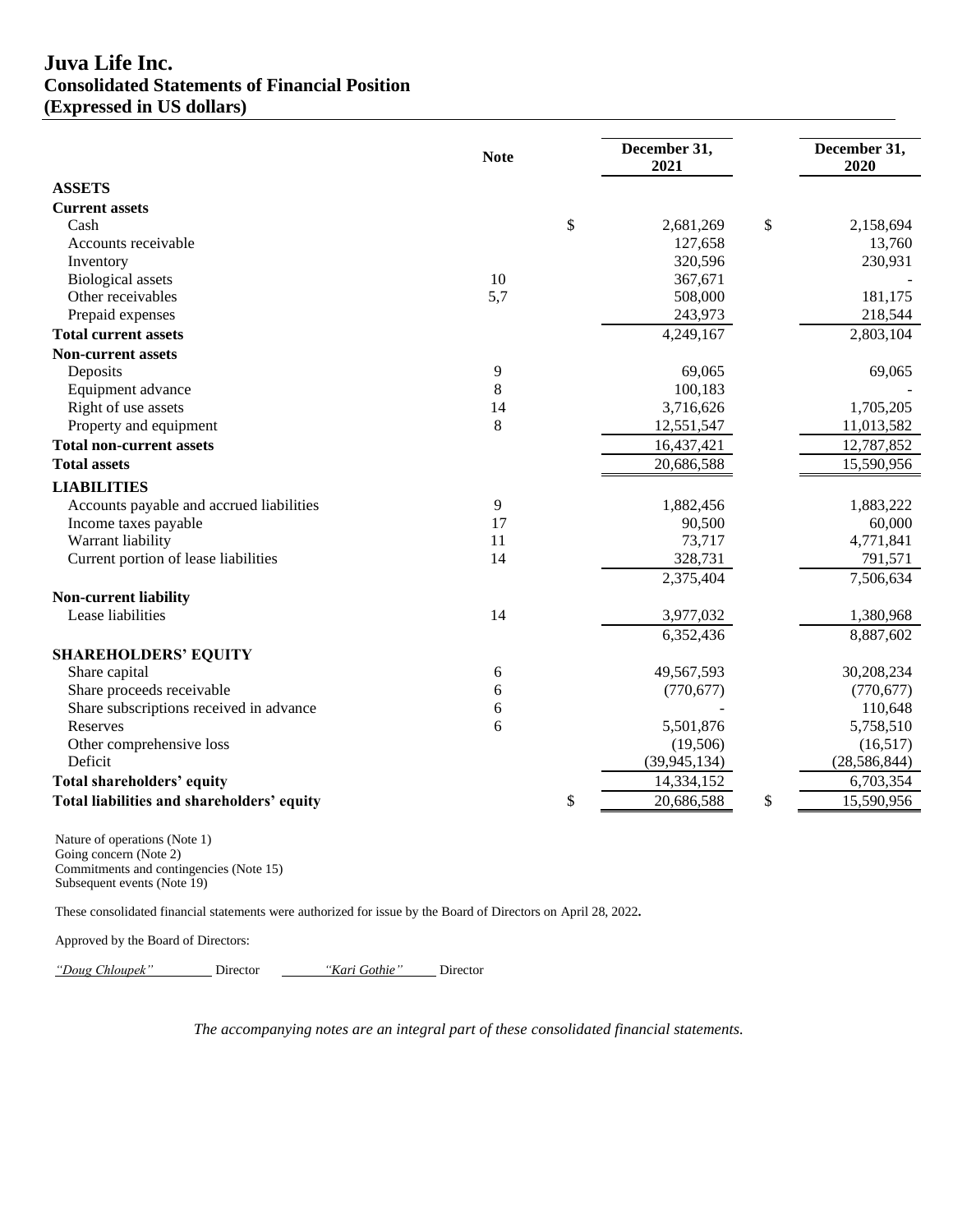## **Juva Life Inc. Consolidated Statements of Loss and Comprehensive Loss (Expressed in US dollars)**

|                                                         | <b>Note</b> | <b>Year ended</b><br>December 31,<br>2021 |    | <b>Year ended</b><br>December 31,<br>2020 |
|---------------------------------------------------------|-------------|-------------------------------------------|----|-------------------------------------------|
| <b>Sales</b>                                            |             | \$<br>3,867,610                           | \$ | 967,237                                   |
| Cost of goods sold                                      |             | 2,616,867                                 |    | 538,966                                   |
| Gross profit before unrealized items                    |             | 1,250,743                                 |    | 428,271                                   |
| Realized fair value amounts included in inventory sold  |             | 100                                       |    |                                           |
| Unrealized fair value change on biological assets       | 10          | (254, 014)                                |    |                                           |
| <b>Gross profit</b>                                     |             | 996,829                                   |    | 428,271                                   |
| <b>Expenses</b>                                         |             |                                           |    |                                           |
| Depreciation                                            | 8,14        | 671,551                                   |    | 775,314                                   |
| Interest expense                                        | 14          | 690,824                                   |    | 381,514                                   |
| Marketing and promotion                                 |             | 2,296,249                                 |    | 3,083,711                                 |
| Office and administration                               |             | 1,615,728                                 |    | 1,004,760                                 |
| Permits                                                 |             | 200,890                                   |    | 114,915                                   |
| Professional fees                                       |             | 1,198,063                                 |    | 1,183,005                                 |
| Rent                                                    | 9           | (2,372)                                   |    | 101,029                                   |
| Research and development                                |             | 329,297                                   |    |                                           |
| Salaries and benefits                                   | 9           | 2,860,222                                 |    | 1,913,272                                 |
| Share-based payments                                    | 6,9         | 1,995,658                                 |    | 3,318,136                                 |
| Transfer agent fees                                     |             | 181,290                                   |    | 199,498                                   |
| <b>Operating expenses</b>                               |             | 12,037,400                                |    | 12,075,154                                |
| <b>Other Items:</b>                                     |             |                                           |    |                                           |
| Change in fair value of warrant liability               | 11          | (766,901)                                 |    | (4,538,511)                               |
| Impairment of intangibles                               |             |                                           |    | (83, 541)                                 |
| Gain on disposition                                     | 5           | 705,508                                   |    |                                           |
| Abandoned construction                                  |             |                                           |    | (7,222)                                   |
| Foreign exchange gain (loss)                            |             | (204,706)                                 |    | 99,401                                    |
| <b>Loss before taxes</b>                                |             | (11,306,670)                              |    | (16, 176, 756)                            |
| Income tax expense                                      |             |                                           |    |                                           |
| Current income tax expense                              | 17          | (51,620)                                  |    | (60,000)                                  |
| Net loss for the year                                   |             | \$<br>(11, 358, 290)                      | S  | (16, 236, 756)                            |
| Other comprehensive gain                                |             |                                           |    |                                           |
| Foreign currency translation adjustment                 |             | (2,989)                                   |    | 66,377                                    |
| Total comprehensive loss for the year                   |             | \$<br>$(11,361,279)$ \$ $(16,170,379)$    |    |                                           |
| Basic and diluted loss per common share                 |             | \$                                        |    | $(0.07)$ \$ $(0.13)$                      |
| Weighted average number of common shares<br>outstanding |             | 157,725,352                               |    | 129,241,891                               |
|                                                         |             |                                           |    |                                           |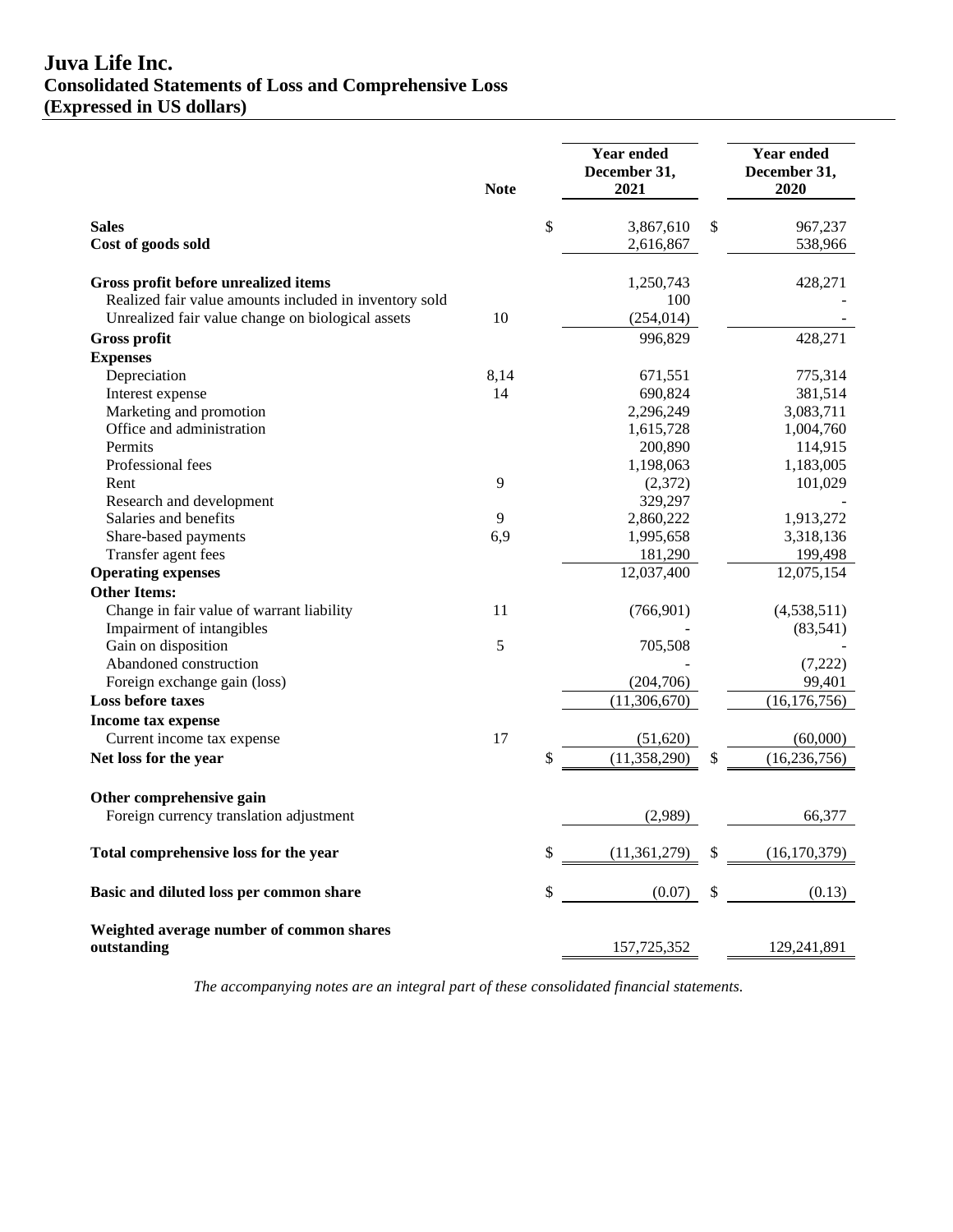## **Juva Life Inc. Consolidated Statements of Cash Flows (Expressed in US dollars)**

|                                                   | <b>Year ended December</b><br>31, 2021 | <b>Year ended December</b><br>31, 2020 |
|---------------------------------------------------|----------------------------------------|----------------------------------------|
| <b>OPERATING ACTIVITIES</b>                       |                                        |                                        |
| Loss for the year                                 | \$<br>(11, 358, 290)                   | \$<br>(16, 236, 756)                   |
| Items not involving cash:                         |                                        |                                        |
| Change in fair value of warrant liability         | 766,901                                | 4,538,511                              |
| Depreciation                                      | 671,551                                | 775,314                                |
| Interest expense                                  | 678,810                                | 377,429                                |
| Share-based payments                              | 1,995,658                              | 3,318,136                              |
| Impairment                                        |                                        | 83,541                                 |
| Unrealized fair value change on biological assets | 254,014                                |                                        |
| Gain in disposition of subsidiary                 | (705, 116)                             |                                        |
| Changes in non-cash working capital items:        |                                        |                                        |
| Accounts receivable                               | (113,898)                              | (8, 854)                               |
| Inventory                                         | (89,665)                               | (230,931)                              |
| <b>Biological</b> assets                          | (621, 685)                             |                                        |
| Other receivables                                 | (18, 825)                              |                                        |
| Prepaid expenses                                  | (25, 429)                              | (146, 673)                             |
| Deposits                                          |                                        | 7,250                                  |
| Accounts payable and accrued liabilities          | (255,209)                              | 1,146,471                              |
| Taxes payable                                     | 30,500                                 | 60,000                                 |
| Cash used in operating activities                 | (8,790,683)                            | (6,316,562)                            |
| <b>INVESTING ACTIVITIES</b>                       |                                        |                                        |
| Purchase of property and equipment                | (1,958,547)                            | (8,279,688)                            |
| Recovery of deposit (KIND)                        | 42,000                                 |                                        |
| Equipment advance                                 | (100, 183)                             |                                        |
| Proceeds from sale of subsidiary                  | 727,500                                |                                        |
| Cash provided used in investing activities        | (1,289,230)                            | (8,279,688)                            |
| <b>FINANCING ACTIVITIES</b>                       |                                        |                                        |
| Repayment of lease liability                      | (953,360)                              | (971, 954)                             |
| Proceeds from special warrant financing           | 7,881,682                              | 14,556,734                             |
| Share subscriptions received in advance           |                                        | 110,648                                |
| Proceeds from exercise of warrants                | 4,292,236                              | 1,999,841                              |
| Proceeds from exercise of warrants                |                                        | 5,000                                  |
| Share issuance costs                              | (642, 524)                             | (287, 845)                             |
| Cash provided by financing activities             | 10,578,034                             | 15,412,424                             |
| Foreign exchange effect on cash                   | 24,454                                 | 66,377                                 |
| Increase in cash                                  | 522,575                                | 882,551                                |
| Cash, beginning of the year                       | 2,158,694                              | 1,276,143                              |
| Cash, end of the year                             | \$<br>2,681,269                        | \$<br>2,158,694                        |

Supplemental disclosure with respect to cash flows (Note 18)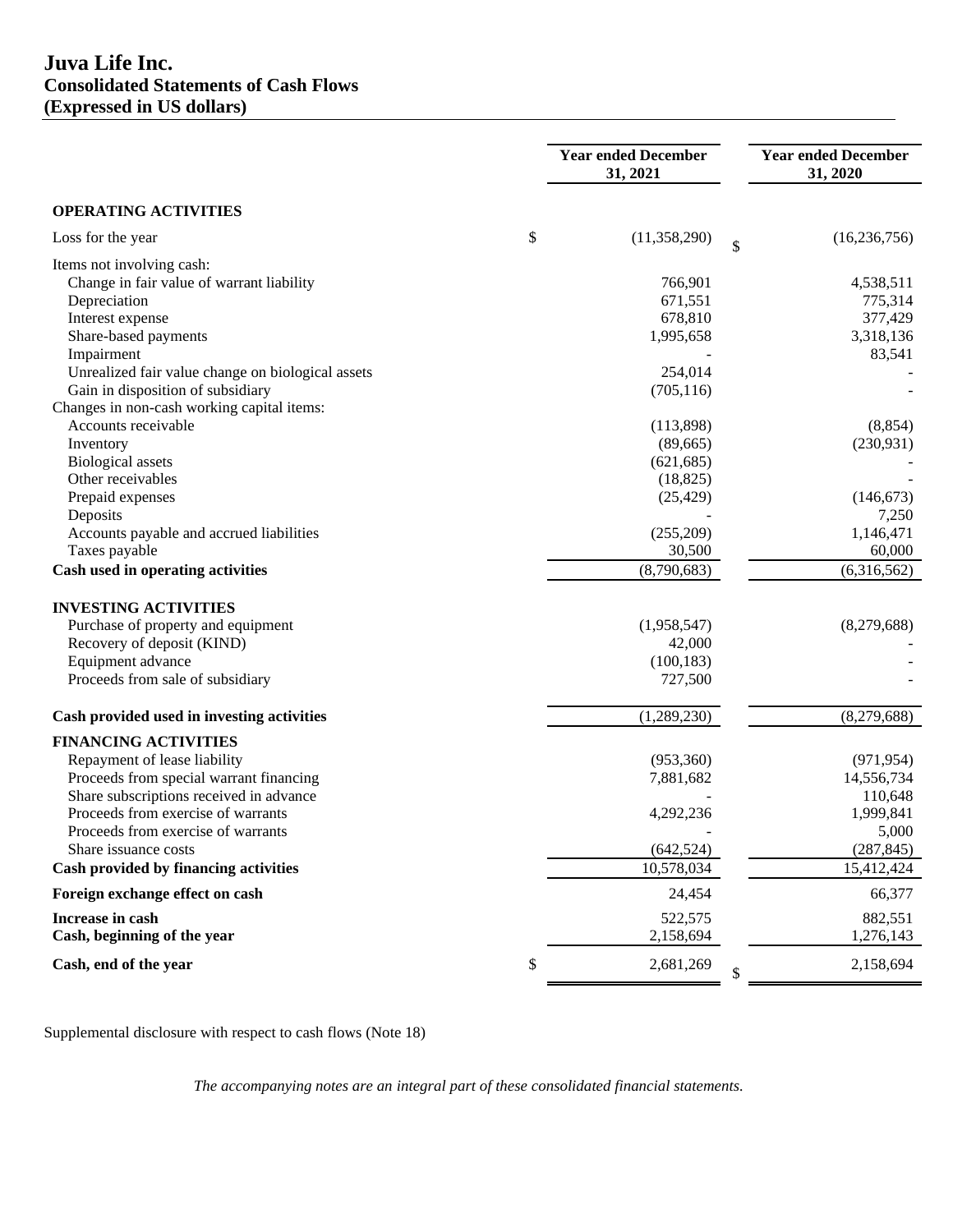## **Juva Life Inc. Consolidated Statements of Changes in Shareholders' Equity (Deficiency) (Expressed in US dollars)**

|                                                                         |             | <b>Share Capital</b> |             |                                               |                                                                              |                 |                                |                                  |                                                                |
|-------------------------------------------------------------------------|-------------|----------------------|-------------|-----------------------------------------------|------------------------------------------------------------------------------|-----------------|--------------------------------|----------------------------------|----------------------------------------------------------------|
|                                                                         | <b>Note</b> | <b>Number</b>        | Amount      | <b>Share</b><br><b>Proceeds</b><br>Receivable | <b>Share</b><br><b>Subscriptions</b><br><b>Received in</b><br><b>Advance</b> | <b>Reserves</b> | Other<br>Comprehensive<br>Loss | <b>Deficit</b>                   | <b>Total</b><br>Shareholders'<br><b>Equity</b><br>(Deficiency) |
|                                                                         |             |                      | \$          | \$                                            | \$                                                                           | ፍ               | \$.                            | \$                               | \$                                                             |
| <b>December 31, 2019</b>                                                |             | 89,887,379           | 6,433,175   | (770, 677)                                    | 3,472,174                                                                    | 2,681,348       | (82, 894)                      | (12,350,088)                     | (616,962)                                                      |
| Private placement                                                       | 6           | 36,198,782           | 18,099,391  |                                               | (3,472,174)                                                                  |                 |                                |                                  | 14,627,217                                                     |
| Share issuance costs                                                    | 6           |                      | (287, 845)  |                                               |                                                                              |                 |                                |                                  | (287, 845)                                                     |
| Shares issued on exercise of<br>warrants                                | 6           | 8,094,913            | 1,999,841   |                                               |                                                                              |                 |                                |                                  | 1,999,841                                                      |
| Share subscriptions received in<br>advance                              | 6           |                      |             |                                               | 110,648                                                                      |                 |                                |                                  | 110,648                                                        |
| Reclassification of warrant<br>liability                                | 6           |                      | 3,717,698   |                                               |                                                                              |                 |                                |                                  | 3,717,698                                                      |
| Shares issued on exercise of stock<br>options                           | 6           | 10,000               | 9,474       |                                               |                                                                              | (4, 474)        |                                |                                  | 5,000                                                          |
| Shares issued on vesting of<br>restricted stock units                   | 6           | 481,944              | 236,500     |                                               |                                                                              | (236,500)       |                                |                                  |                                                                |
| Share-based payments                                                    | 6           |                      |             |                                               |                                                                              | 3,318,136       |                                |                                  | 3,318,136                                                      |
| Foreign currency translation                                            |             |                      |             |                                               |                                                                              |                 |                                |                                  |                                                                |
| adjustment                                                              |             |                      |             |                                               |                                                                              |                 | 66,377                         |                                  | 66,377                                                         |
| Loss and comprehensive loss for<br>the year                             |             |                      |             |                                               |                                                                              |                 |                                | (16, 236, 756)                   | (16, 236, 756)                                                 |
| <b>December 31, 2020</b>                                                |             | 134,673,018          | 30,208,234  | (770, 677)                                    | 110,648                                                                      | 5,758,510       | (16,517)                       | (28, 586, 844)                   | 6,703,354                                                      |
| Special warrant financing                                               | 6           | 9,528,578            | 7,471,442   |                                               |                                                                              |                 |                                |                                  | 7,471,442                                                      |
| Share issuance costs                                                    | 6           |                      | (1,280,508) |                                               |                                                                              | 637,984         |                                |                                  | (642, 524)                                                     |
| Shares issued on exercise of<br>warrants                                | 6           | 9,308,610            | 4,433,251   |                                               | (110, 648)                                                                   | (30, 367)       |                                |                                  | 4,292,236                                                      |
| Reclassification of warrant<br>liability<br>Shares issued on vesting of | 11          |                      | 5,875,265   |                                               |                                                                              |                 |                                |                                  | 5,875,265                                                      |
| restricted stock units                                                  | 6           | 10,506,017           | 2,859,909   |                                               |                                                                              | (2,859,909)     |                                |                                  |                                                                |
| Share-based payments                                                    | 6           |                      |             |                                               |                                                                              | 1,995,658       |                                |                                  | 1,995,658                                                      |
| Foreign currency translation<br>adjustment                              |             |                      |             |                                               |                                                                              |                 | (2,989)                        |                                  | (2,989)                                                        |
| Loss and comprehensive loss for                                         |             |                      |             |                                               |                                                                              |                 |                                |                                  |                                                                |
| the year<br>December 31, 2021                                           |             | 164,016,223          | 49,567,593  | (770.677)                                     |                                                                              | 5.501.876       | (19.506)                       | (11, 358, 290)<br>(39, 945, 134) | (11, 358, 290)<br>14,,334,152                                  |
|                                                                         |             |                      |             |                                               |                                                                              |                 |                                |                                  |                                                                |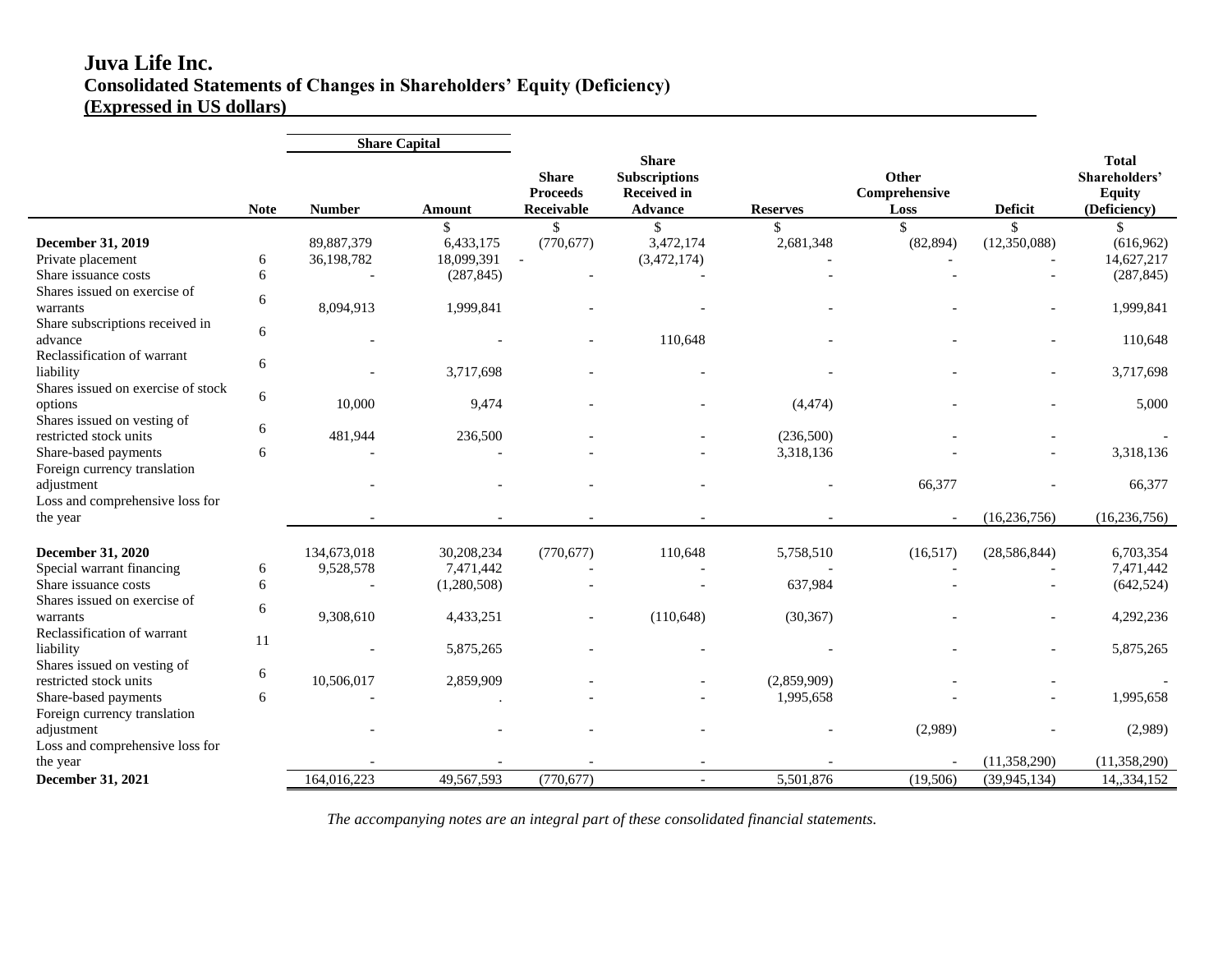#### **1. NATURE OF OPERATIONS**

Juva Life Inc. (the "Company") was incorporated under the laws of British Columbia on April 3, 2019. The principal business of the Company is to acquire, own, and operate various cannabis business in the state of California. The Company's registered office is 1055 West Georgia Street, 1500 Royal Centre, P.O. Box 11117, Vancouver, BC V6E 4N7. The Company's common shares are listed on the Canadian Securities Exchange under the trading symbol JUVA.

The Company operates in the medical and recreational cannabis sectors in California, USA. As at December 31, 2021 and December 31, 2020, the Company operates in one reportable segment, being the cannabis operations. All non-current assets of the Company are located in the USA. While some states in the United States have authorized the use and sale of marijuana, it remains illegal under federal law and the approach to enforcement of U.S. federal laws against marijuana is subject to change. Because the Company is engaged in marijuana-related activities in the US, it assumes certain risks due to conflicting state and federal laws. The federal law relating to marijuana could be enforced at any time and this would put the Company at risk of being prosecuted and having its assets seized.

In March 2020, the World Health Organization declared coronavirus COVID-19 a global pandemic. This contagious disease outbreak, which has continued to spread, and any related adverse public health developments, has adversely affected workforces, economies, and financial markets globally, potentially leading to an economic downturn. It is not possible for the Company to predict the duration or magnitude of the adverse results of the outbreak and its effects on the Company's business or results of operations at this time.

#### **2. GOING CONCERN**

These consolidated financial statements have been prepared on the basis of accounting principles applicable to a going concern, which assumes that the Company will continue in operation for the foreseeable future and will be able to realize its assets and discharge its liabilities in the normal course of operations as they come due. In assessing whether the going concern assumption is appropriate, management takes into account all available information about the future, which is at least, but is not limited to, twelve months from the end of the reporting period. The Company incurred a net loss of \$11,358,290 during the year ended December 31, 2021 (2020 - \$16,236,756). Management is aware, in making its assessment, of material uncertainties related to events or conditions that may cast significant doubt upon the Company's ability to continue as a going concern.

#### **3. BASIS OF PRESENTATION**

These consolidated financial statements have been prepared on a historical cost basis except for certain financial instruments measured at fair value. In addition, these consolidated financial statements have been prepared using the accrual basis of accounting, except for cash flow information. The accounting policies below have been applied to all periods presented in these consolidated financial statements and are based on International Financial Reporting Standards ("IFRS") as issued by the International Accounting Standards Board ("IASB") and Interpretations of the International Financial Reporting Interpretation Committee ("IFRIC").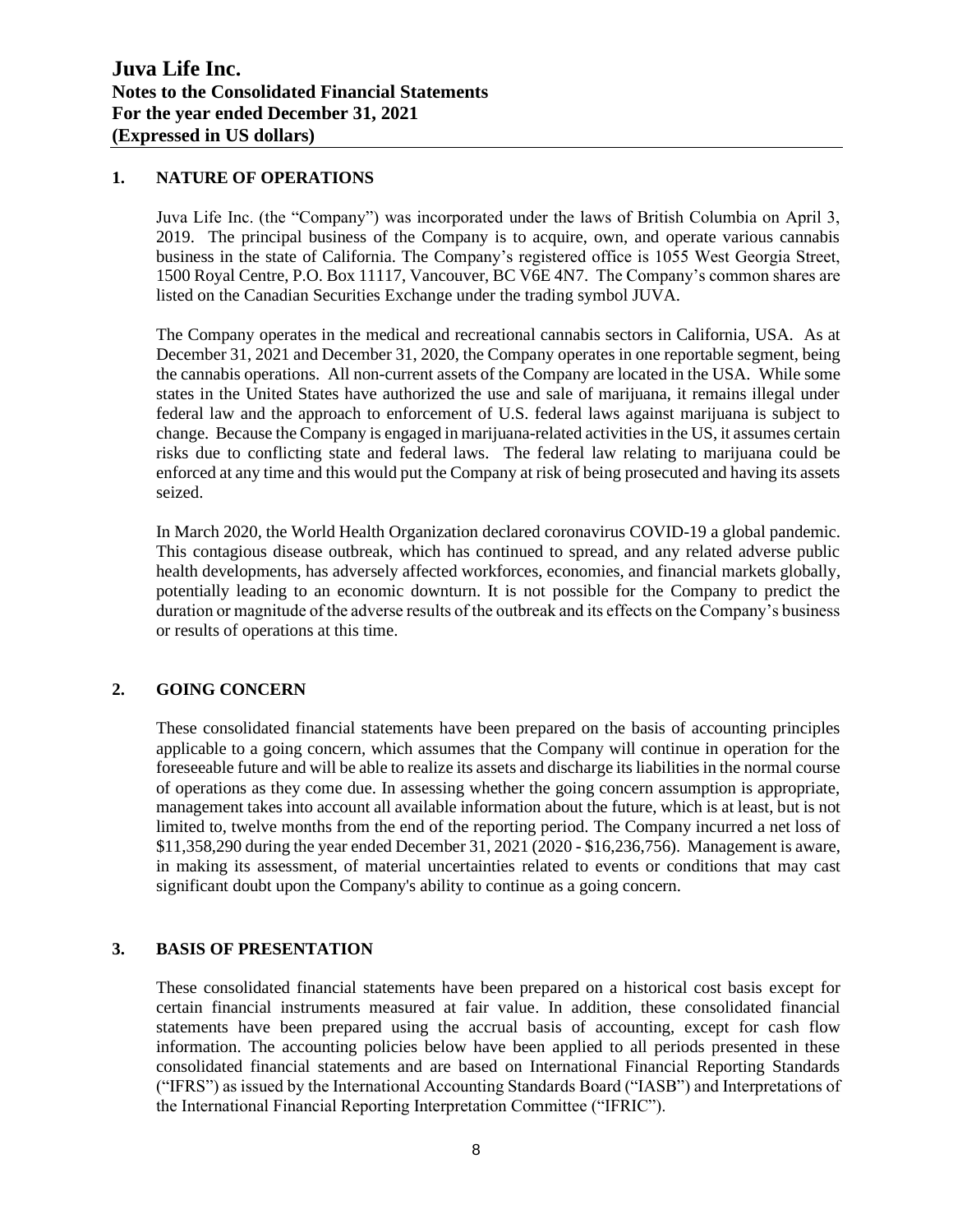These consolidated financial statements are presented in US dollars and all financial amounts, other than per-share amounts, are rounded to the nearest dollar. The functional currency of the Company and all of its US subsidiaries is the US dollar. The functional currency of the Canadian subsidiary is the Canadian dollar.

The policies applied in these consolidated financial statements are based on IFRS issued and effective as of December 31, 2021.

#### **3.1. Basis of measurement**

These consolidated financial statements have been prepared using the measurement basis specified by IFRS for each type of asset, liability, revenue and expense.

#### **3.2. Significant judgments, estimates and assumptions**

The preparation of the Company's consolidated financial statements in conformity with IFRS requires management to make judgments, estimates and assumptions that affect the reported amounts of assets and liabilities and disclosures of contingent assets and liabilities at the date of the consolidated financial statements and the reported amounts of revenues and expenses during the reporting period. Estimates and assumptions are continually evaluated and are based on management's experience and other factors, including expectations of future events that are believed to be reasonable under the circumstances. Actual results could differ from these estimates.

Critical adjustments exercised in applying accounting polices that have the most significant effect on the amounts recognized in the consolidated financial statements are as follows:

#### Determination of functional currency

The Company determines the functional currency through an analysis of several indicators such as expenses and cash flow, financing activities, retention of operating cash flows, and frequency of transactions within the reporting entity.

#### Going concern

The preparation of the consolidated financial statements requires management to make judgments regarding the going concern of the Company as previously discussed in Note 2.

#### Impairment of long-lived assets

The Company performs impairment testing annually for long-lived assets as well as when circumstances indicate that there may be impairment for these assets. Management judgement is involved in determining if there are circumstances indicating that testing for impairment is required, and in identifying cash generating unit ("CGU") for the purpose of impairment testing.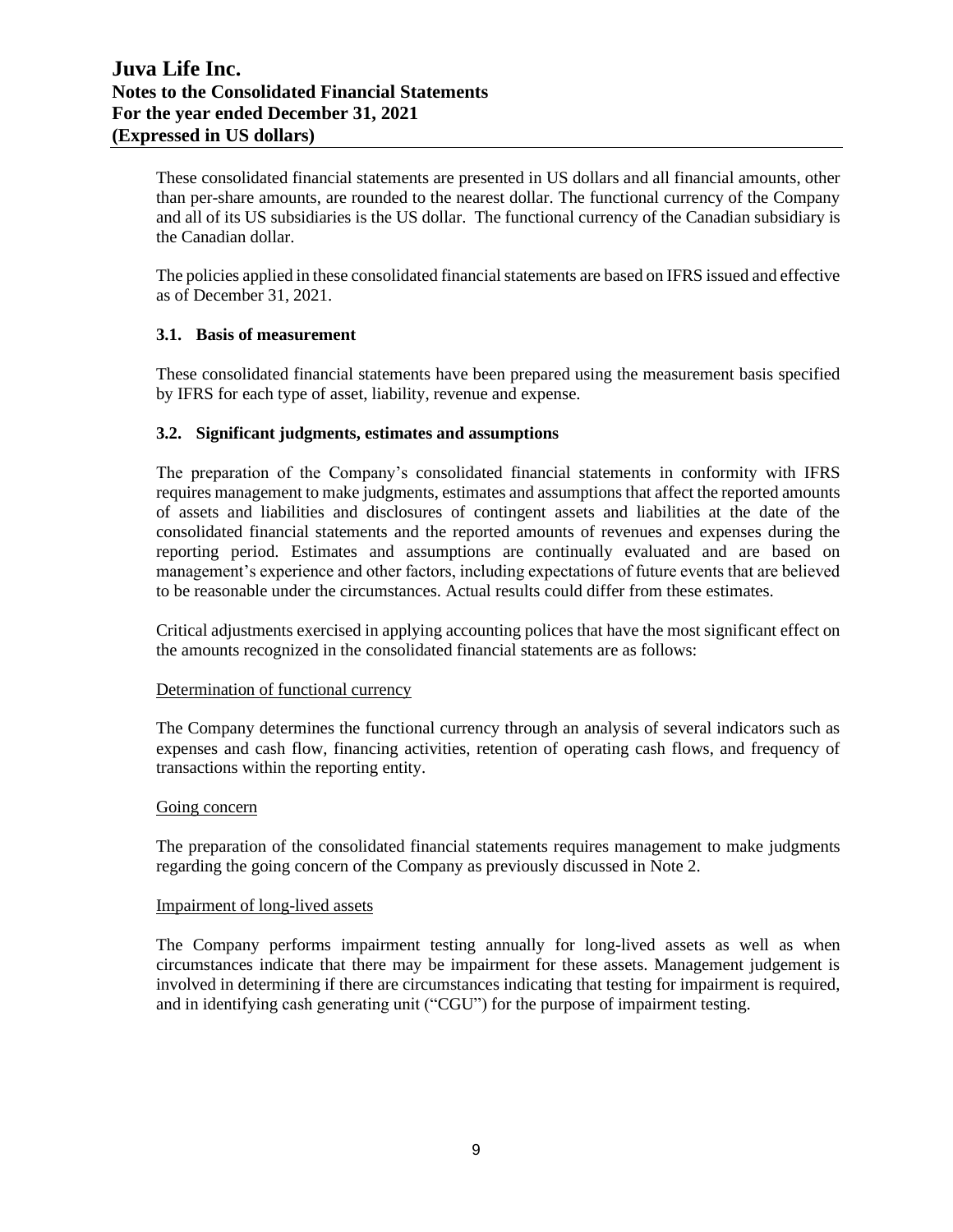The Company assesses impairment by comparing the recoverable amount of a long-lived asset, CGU, or CGU group to its carrying value. The recoverable amount is defined as the higher of: (i) value in use; or (ii) fair value less cost to sell. The determination of the recoverable amount involves management judgement and estimation. These estimates and assumptions could affect the Company's future results if the current estimates of future performance and fair values change.

#### **Estimation Uncertainty**

The following are key assumptions concerning the future and other key sources of estimation uncertainty that have a significant risk of resulting in a material adjustment to the carrying amount of assets and liabilities within the next financial year:

#### Depreciation and amortization

The Company's equipment and finite-life intangible assets are depreciated and amortized using a straight line method over the estimated useful lives of the assets and residual values. Leasehold improvements are amortized over the lease term. Changes to these estimates may affect the carrying value of these assets, net earnings, and comprehensive income (loss) in future periods.

#### Income taxes

Provisions for income taxes are made using the best estimate of the amount expected to be paid based on a qualitative assessment of all relevant factors. The Company reviews the adequacy of these provisions at the end of the reporting period. However, it is possible that at some future date an additional liability could result from audits by taxing authorities. Where the final outcome of these tax-related matters is different from the amounts that were originally recorded, such differences will affect the tax provisions in the period in which such determination is made.

#### Valuation of share-based compensation

The Company uses the Black-Scholes option pricing model for valuation of share-based compensation. Option pricing models require the input of subjective assumptions including expected price volatility, interest rate, and forfeiture rate. Changes in input assumptions can materially affect the fair value estimate and the Company's earnings and equity reserves.

#### Inventory

The Company reviews the net realizable value of, and demand for, its inventory regularly to provide assurance that recorded inventory is stated at the lower of cost or net realizable value. Factors that could impact estimated demand and selling prices include competitor actions, supplier prices and economic trends.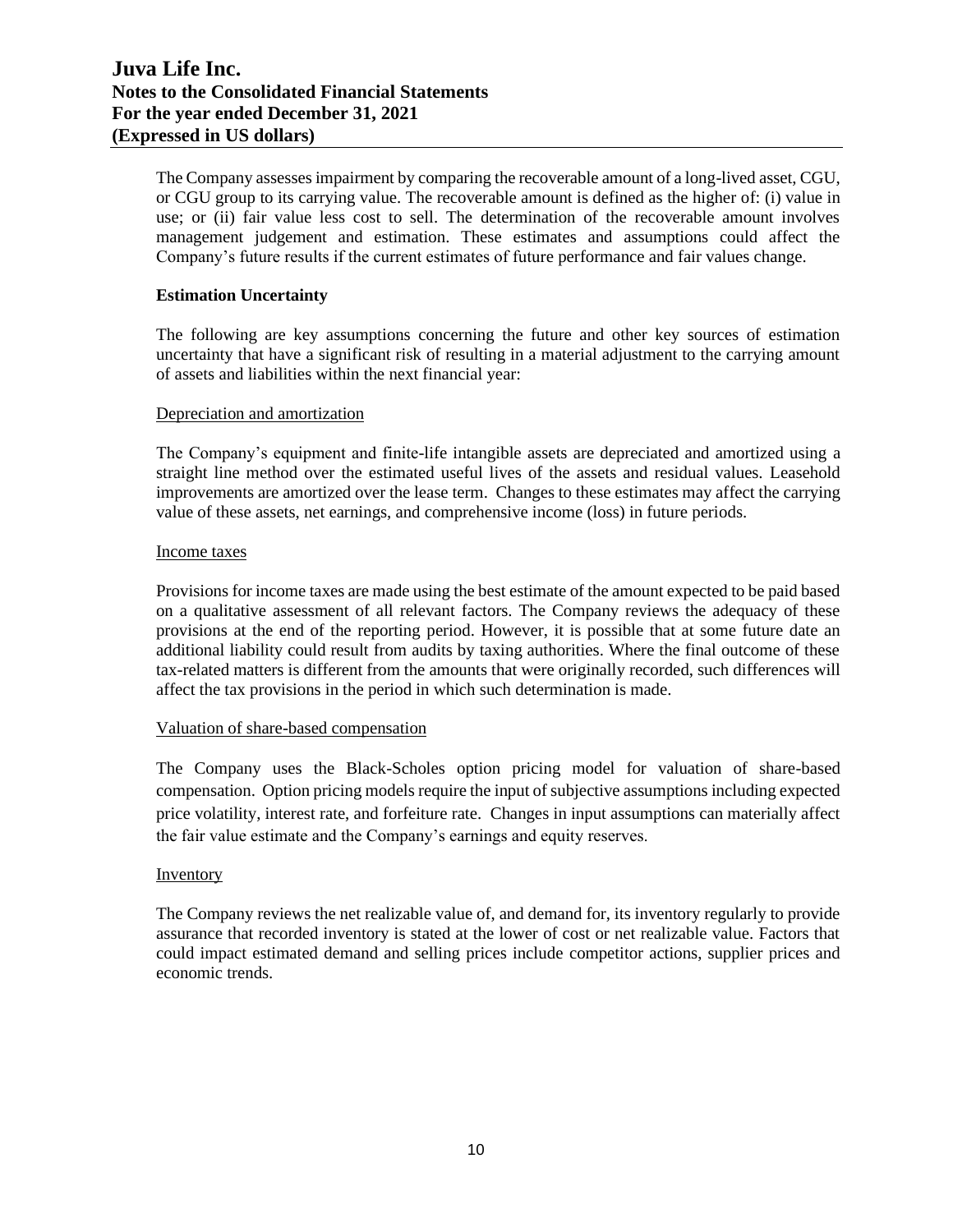#### Biological assets and inventory

In calculating the value of the biological assets and inventory, management is required to make several estimates, including estimating the stage of growth of the cannabis up to the point of harvest, harvesting costs, average or expected selling prices and list prices, expected yields for the cannabis plants. In calculating final inventory values, management compares the inventory costs to estimated realizable value.

#### **3.3 Basis of consolidation**

These consolidated financial statements incorporate the financial statements of the Company and its wholly controlled subsidiaries, Juva Life, Inc. ("Juva US") Precision Apothecary Inc. ("Precision"), Juva RWC Inc., and Juva Stockton Inc., all of which were incorporated in the state of California and 1177988 B.C. Ltd., a company incorporated in British Columbia, Canada. Control exists when the Company has the power, directly or indirectly, to govern the financial and operating policies of an entity so as to obtain benefits from its activities. The consolidated financial statements include the accounts of the Company and its direct wholly-owned subsidiaries. All significant intercompany transactions and balances have been eliminated.

Where the Company's interest is less than 100%, the interest attributable to outside shareholders is reflected in non-controlling interest. Non-controlling interests in the net assets of consolidated subsidiaries are identified separately from the Company's equity therein. Non-controlling interests consist of the amount of those interests at the date of the original business combination and the noncontrolling interests' share of changes in equity since the date of the combination.

## **4. SIGNIFICANT ACCOUNTING POLICIES**

#### **4.1 Impairment of Non-Financial Assets**

At the end of each reporting period, the carrying amounts of the Company's assets are reviewed to determine whether there is any indication that those assets are impaired. If any such indication exists, the recoverable amount of the asset is estimated in order to determine the extent of the impairment, if any. The recoverable amount is the higher of fair value less costs to sell and value in use. Fair value is determined as the amount that would be obtained from the sale of the asset in an arm's length transaction between knowledgeable and willing parties. In assessing value in use, the estimated future cash flows are discounted to their present value using a pre-tax discount rate that reflects current market assessments of the time value of money and the risks specific to the asset. If the recoverable amount of an asset is estimated to be less than its carrying amount, the carrying amount of the asset is reduced to its recoverable amount and the impairment loss is recognized in profit or loss for the period. For an asset that does not generate largely independent cash inflows, the recoverable amount is determined for the cash generating unit to which the asset belongs.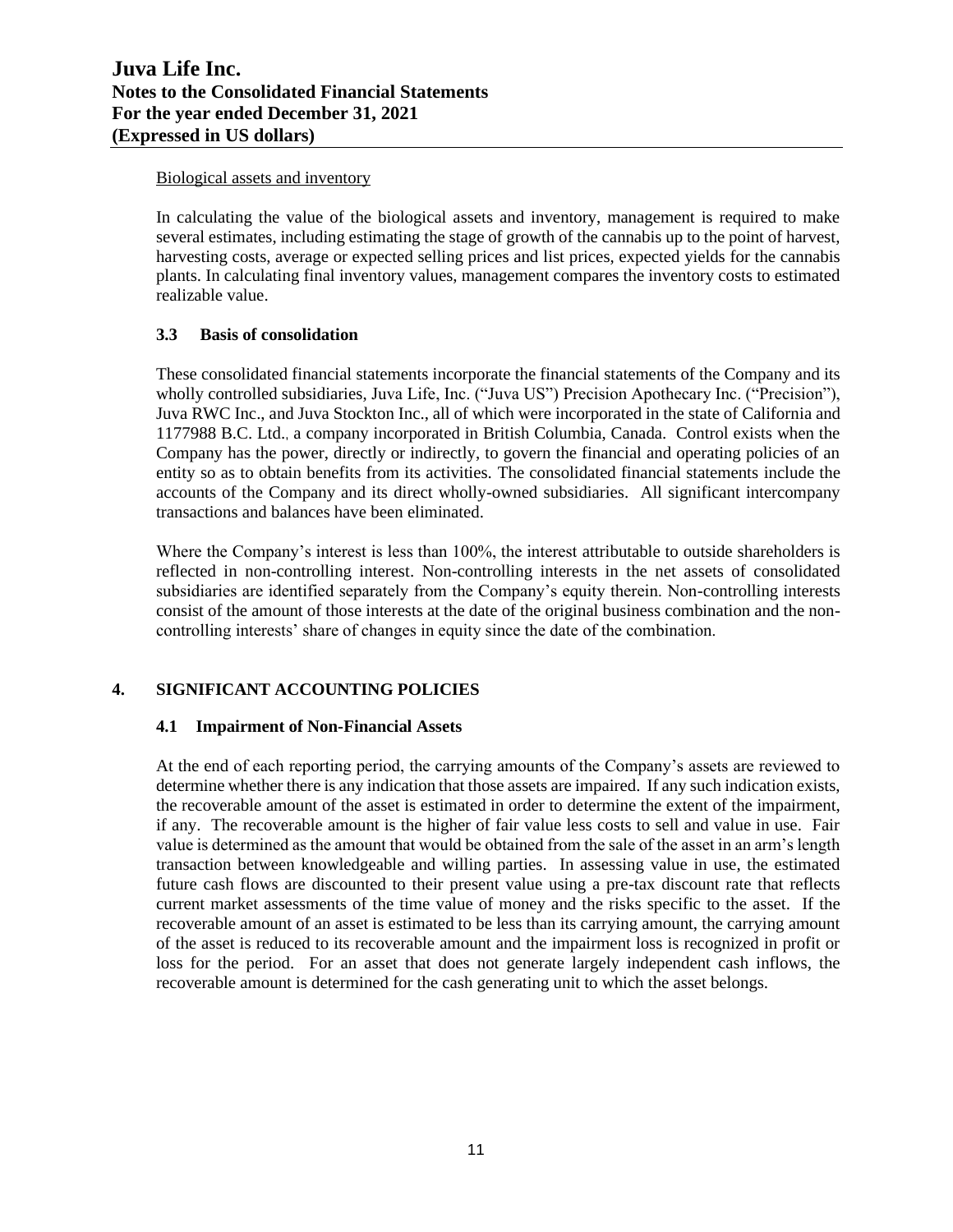For assets that generate largely independent cash inflows, which is comprised of intangible assets of the Company, the recoverable amount is determined for the cash generating unit ('CGU') to which the asset belongs. Where an impairment loss subsequently reverses, the carrying amount of the asset or CGU is increased to the revised estimate of its recoverable amount, but to an amount that does not exceed the carrying amount that would have been determined had no impairment loss been recognized for the asset or CGU in prior years. A reversal of an impairment loss is recognized immediately in profit or loss.

#### **4.2 Provisions**

Liabilities are recognized when the Company has a present obligation (legal or constructive) that has arisen as a result of a past event and it is probable that a future outflow of resources will be required to settle the obligation, provided that a reliable estimate can be made of the amount of the obligation. A provision is a liability of uncertain timing or amount.

Provisions are measured at the present value of the expenditures expected to be required to settle the obligation using a pre-tax rate that reflects the current market assessments of the time value of money and the risk specific to the obligation. The increase in the provision due to the passage of time is recognized as a finance expense.

#### **4.3 Income Taxes**

Tax expense recognized in profit or loss comprises the sum of deferred tax and current tax not recognized in other comprehensive income or directly in equity.

Current tax assets and liabilities comprise those obligations to, or claims from, fiscal authorities relating to the current or prior reporting periods, that are unpaid at the reporting date. Current tax is payable on taxable profit which differs from profit or loss in the consolidated financial statements. Calculation of current tax is based on tax rates and tax laws that have been enacted or substantively enacted by the end of the reporting period.

Deferred taxes are calculated using the liability method on temporary differences between the carrying amounts of assets and liabilities and their tax bases. Deferred tax is not provided on the initial recognition of goodwill or on the initial recognition of an asset or liability unless the related transaction is a business combination or affects taxable profit or accounting profit. Deferred tax liabilities on temporary differences associated with shares in subsidiaries and joint ventures is not provided for if reversal of these temporary differences can be controlled by the Company and it is probable that reversal will not occur in the foreseeable future.

Deferred tax assets and liabilities are measured using substantively enacted tax rates expected to apply to taxable income in the years in which those temporary differences are likely to reverse. The effect on deferred tax assets and liabilities of a change in tax rates is recognized in profit or loss in the period that includes the substantive enactment date. Deferred tax assets are recognized for all temporary differences, carry-forward of unused tax credits and unused tax losses to the extent that it is probable that future taxable profits will be available against which they can be utilized.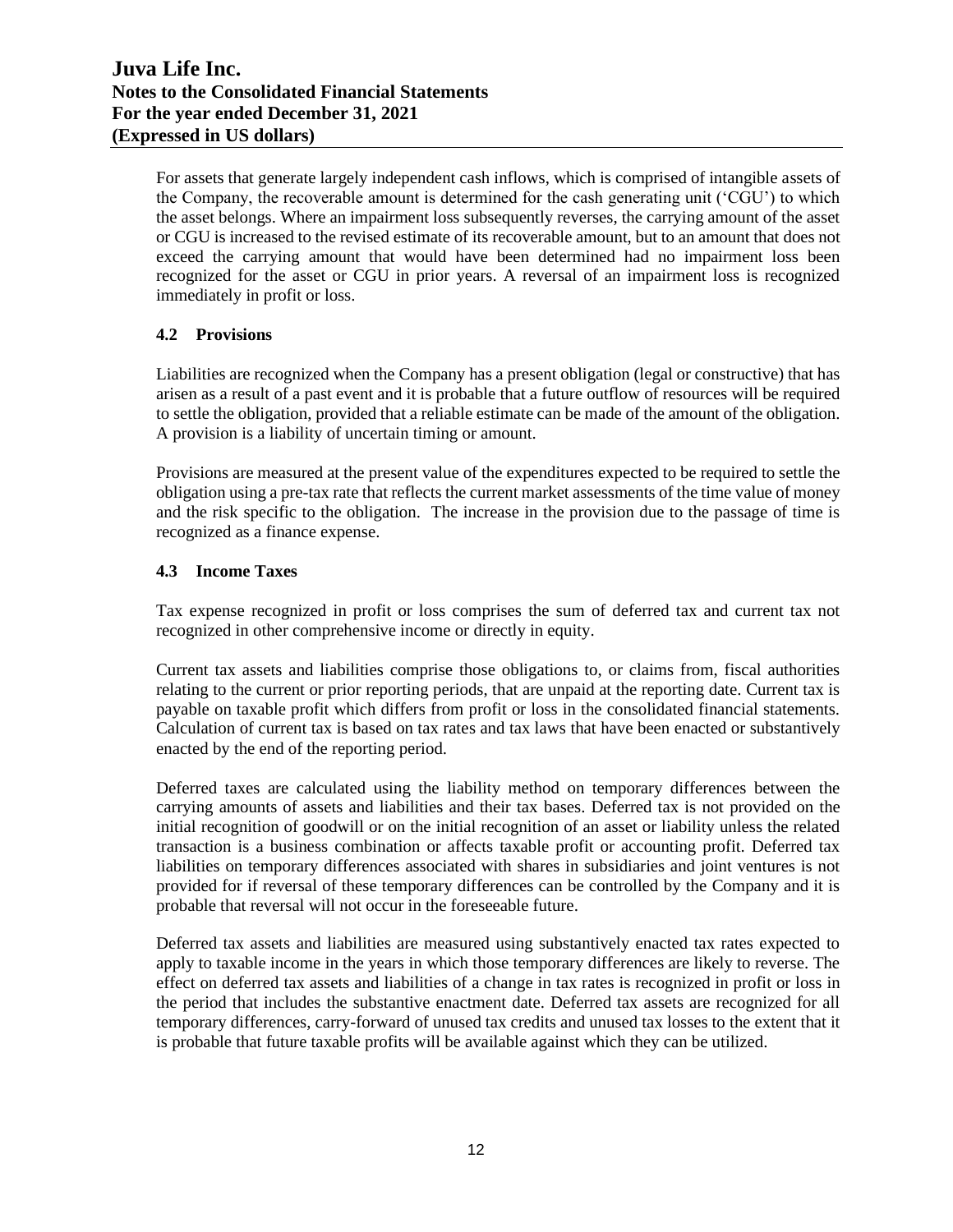Deferred tax assets and liabilities are offset only when the Company has a right and intention to offset current tax assets and liabilities from the same taxation authority and the deferred tax assets and liabilities relate to income taxes levied by the same taxation authority on either the same entity or different entities which intend to settle current tax assets and liabilities on a net basis or simultaneously in each future period in which significant amounts of deferred tax assets or liabilities are expected to be recovered or settled.

Changes in deferred tax assets or liabilities are recognized as a component of income or expense in profit or loss, except where they relate to items that are recognized in other comprehensive income or directly in equity, in which case the related deferred tax is also recognized in other comprehensive income or equity, respectively.

#### **4.4 Share capital**

The Company records proceeds from share issuances net of issue costs and any tax effects in shareholders' equity. Common shares issued for consideration other than cash are valued based on their market value at the date the shares were granted. Common shares held by the Company are classified as treasury stock and recorded as a reduction to shareholders' equity.

The Company has adopted a residual value method with respect to the measurement of shares and warrants issued as private placement units. The residual value method first allocates value to the more easily measurable component based on fair value and then the residual value, if any, to the less easily measurable component. The Company considers the fair value of common shares issued in private placements to be the more easily measurable component of unit offerings and the common shares are valued at their fair value, as determined by the closing quoted bid price on the announcement date. The balance, if any, is allocated to any attached warrants or other features. Any fair value attributed to warrants is recorded as reserves.

#### **4.5 Share-based Payments**

Share-based payment arrangements in which the Company receives goods or services as consideration for its own equity instruments are accounted for as equity-settled transactions and, when determinable, are recorded at the value of the goods and services received. If the value of the goods and services received is not determinable, then the fair value of the share-based payment is used.

The Company uses a fair value-based method (Black-Scholes Option Pricing Model) for all share options granted to directors, employees and non-employees. For directors and employees, the fair value of the share options is measured at the date of grant. For grants to non-employees where the fair value of the goods or services is not determinable, the fair value of the share options is measured on the date the services are received.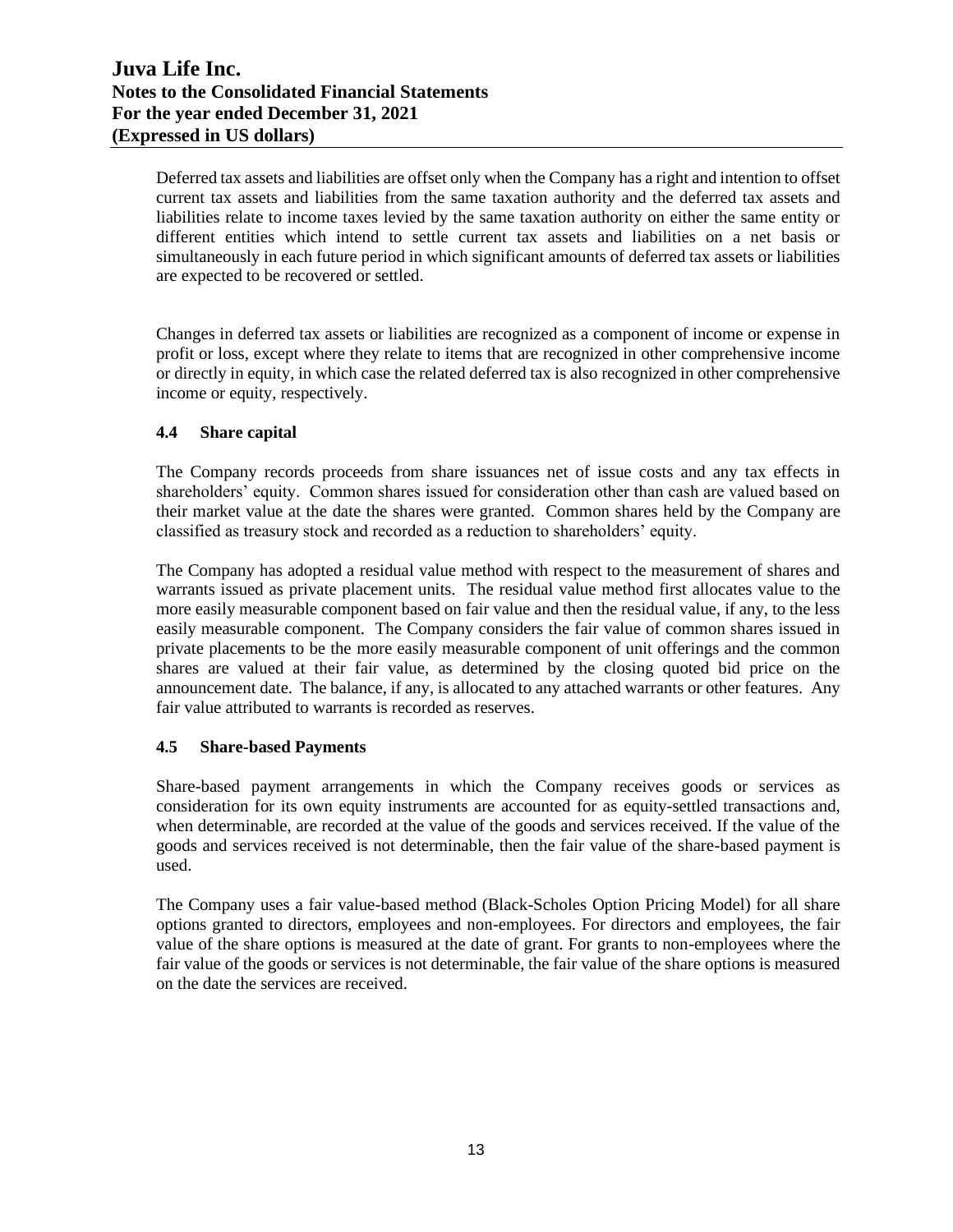The fair value of share-based payments is charged to profit or loss, with the offsetting credit to contributed surplus. For directors, employees and consultants, the share options are recognized over the vesting period based on the best available estimate of the number of share options expected to vest. If options vest immediately, the expense is recognized when the options are issued. Estimates are subsequently revised if there is any indication that the number of share options expected to vest differs from previous estimates. Any cumulative adjustment prior to vesting is recognized in the current period. No adjustment is made to any expense recognized in prior periods where vested. For non-employees, the share options are recognized over the related service period. When share options are exercised, the amounts previously recognized in reserves are transferred to share capital.

In the event share options are forfeited prior to vesting, the associated fair value recorded to date is reversed. The fair value of any vested share options that expire remain in reserves.

#### **4.6 Related Party Transactions**

Parties are considered to be related if one party has the ability, directly or indirectly, to control the other party or exercise significant influence over the other party in making financial and operating decisions. Parties are also considered to be related if they are subject to common control or common significant influence. Related parties may be individuals or corporate entities. A transaction is considered to be a related party transaction when there is a transfer of resources or obligations between related parties.

#### **4.7 Property and Equipment**

Equipment and leasehold improvement items are carried at cost less accumulated depreciation and accumulated impairment losses. In the year of acquisition, depreciation is recorded at one-half the normal rate. Depreciation is recognized using the straight-line method at the following annual rates:

Equipment Straight-Line over the useful life of the assets (3-7 years) Leasehold Improvements Straight-Line over lease term

Equipment that is withdrawn from use, or has no reasonable prospect of being recovered through use or sale, are regularly identified and written off.

The assets' residual values, depreciation methods and useful lives are reviewed, and adjusted if appropriate, at each reporting date.

Subsequent expenditure relating to an item of property and equipment is capitalized when it is probable that future economic benefits from the use of the assets will be increased. All other subsequent expenditures are recognized as repairs and maintenance expense.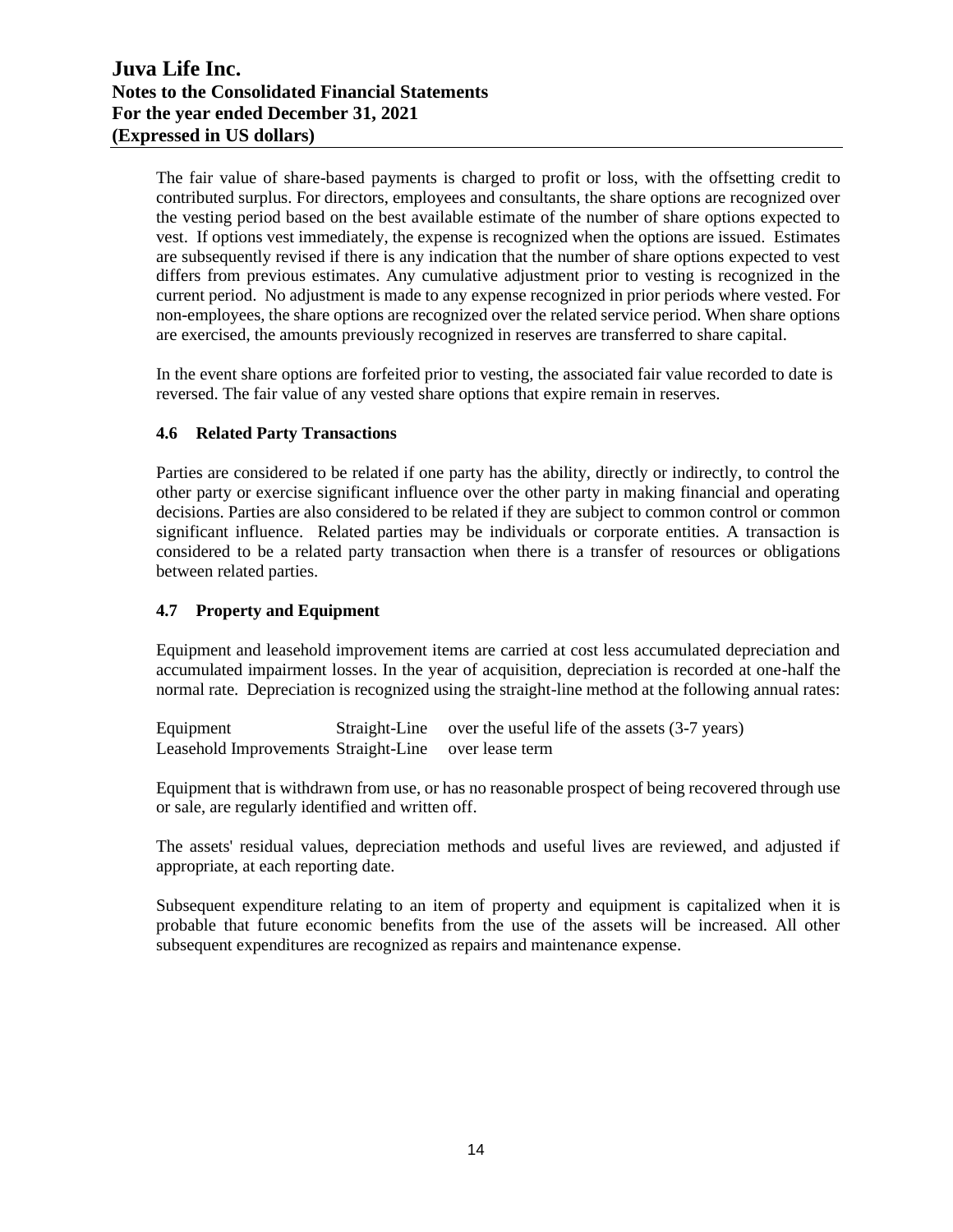#### **4.8 Intangible assets**

Intangible assets are recognized and measured at cost. Intangible assets with finite useful lives are amortized using the straight-line method over the useful life of the asset. The Company conducts an annual assessment of the residual balances, useful lives and amortization methods being used for intangible assets and any changes arising from the assessment are applied by the Company prospectively. Intangible assets with indefinite useful lives are not amortized. An impairment test on intangible assets is performed annually or whenever there is indication that the intangible asset is impaired.

#### **4.9 Earnings (Loss) per Share**

Basic earnings (loss) per share is computed by dividing net income (loss) (the numerator) by the weighted average number of outstanding common shares for the period (denominator). In computing diluted earnings per share, an adjustment is made for the dilutive effect of outstanding share options, warrants and other convertible instruments.

In the periods when the Company reports a net loss, the effect of potential issuances of shares under share options and other convertible instruments is anti-dilutive. Therefore, basic and diluted loss per share are the same. When diluted earnings per share is calculated, only those share options and other convertible instruments with exercise prices below the average trading price of the Company's common shares for the year will be dilutive.

#### **4.10 Financial Instruments**

#### *Financial assets*

On initial recognition, financial assets are recognized at fair value and are subsequently classified and measured at: (i) amortized cost; (ii) fair value through other comprehensive income ("FVOCI"); or (iii) fair value through profit or loss ("FVTPL"). The classification of financial assets is generally based on the business model in which a financial asset is managed and its contractual cash flow characteristics. A financial asset is measured at fair value net of transaction costs that are directly attributable to its acquisition except for financial assets at FVTPL where transaction costs are expensed. All financial assets not classified and measured at amortized cost or FVOCI are measured at FVTPL. On initial recognition of an equity instrument that is not held for trading, the Company may irrevocably elect to present subsequent changes in the investment's fair value in other comprehensive income.

The classification determines the method by which the financial assets are carried on the statement of financial position subsequent to inception and how changes in value are recorded. Cash, accounts receivable, and other receivables are measured at amortized cost.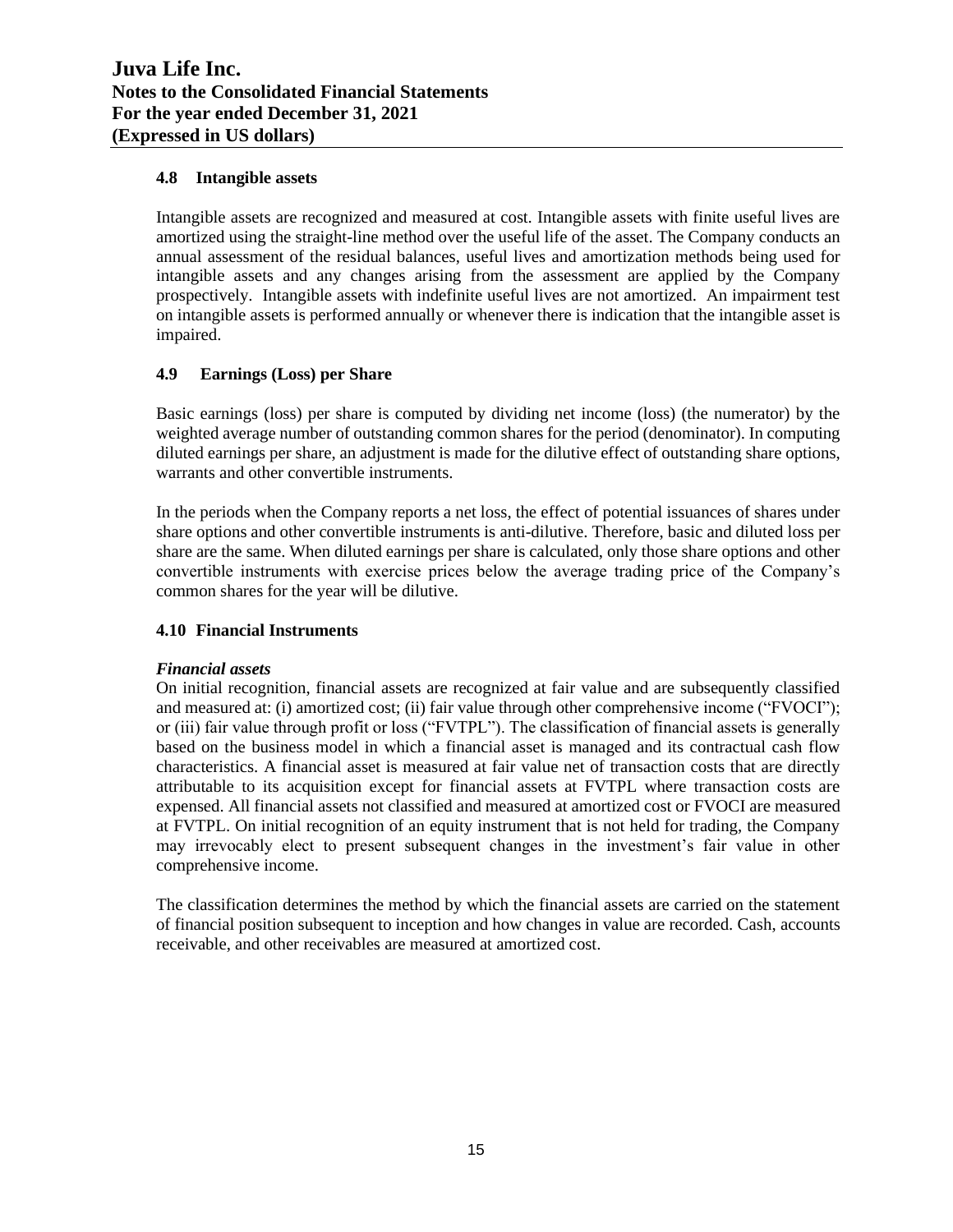#### *Impairment*

An 'expected credit loss' impairment model applies which requires a loss allowance to be recognized based on expected credit losses. The estimated present value of future cash flows associated with the asset is determined and an impairment loss is recognized for the difference between this amount and the carrying amount as follows: the carrying amount of the asset is reduced to estimated present value of the future cash flows associated with the asset, discounted at the financial asset's original effective interest rate, either directly or through the use of an allowance account and the resulting loss is recognized in profit or loss for the year.

In a subsequent period, if the amount of the impairment loss related to financial assets measured at amortized cost decreases, the previously recognized impairment loss is reversed through profit or loss to the extent that the carrying amount of the investment at the date the impairment is reversed does not exceed what the amortized cost would have been had the impairment not been recognized.

#### *Financial liabilities*

Financial liabilities are designated as either: (i) fair value through profit or loss; or (ii) amortized cost. All financial liabilities are classified and subsequently measured at amortized cost except for financial liabilities at FVTPL. The classification determines the method by which the financial liabilities are carried on the statement of financial position subsequent to inception and how changes in value are recorded. Accounts payable and accrued liabilities and lease obligations are classified as and measured at amortized cost and carried on the statement of financial position at amortized cost.

#### *Derivative financial instruments*

The Company issues warrants exercisable in a currency other than the Company's functional currency and as a result, the warrants are derivative financial instruments.

Derivative financial instruments are initially recognized at fair value and subsequently measured at fair value with changes in fair value recognized in profit or loss. Transaction costs are recognized in profit or loss as incurred.

#### **4.11 Share Issuance Costs**

Share issuance costs, which include commissions, facilitation payments, professional fees and regulatory fees, are charged directly to share capital.

#### **4.12 Comprehensive Income (Loss)**

Total comprehensive income (loss) comprises all components of profit or loss and other comprehensive income. Other comprehensive income (loss) includes items such as foreign exchange translation adjustments of foreign operations with a functional currency different from the reporting currency, gains and losses on re-measuring FVOCI financial assets and the effective portion of gains and losses on hedging instruments in a cash flow hedge.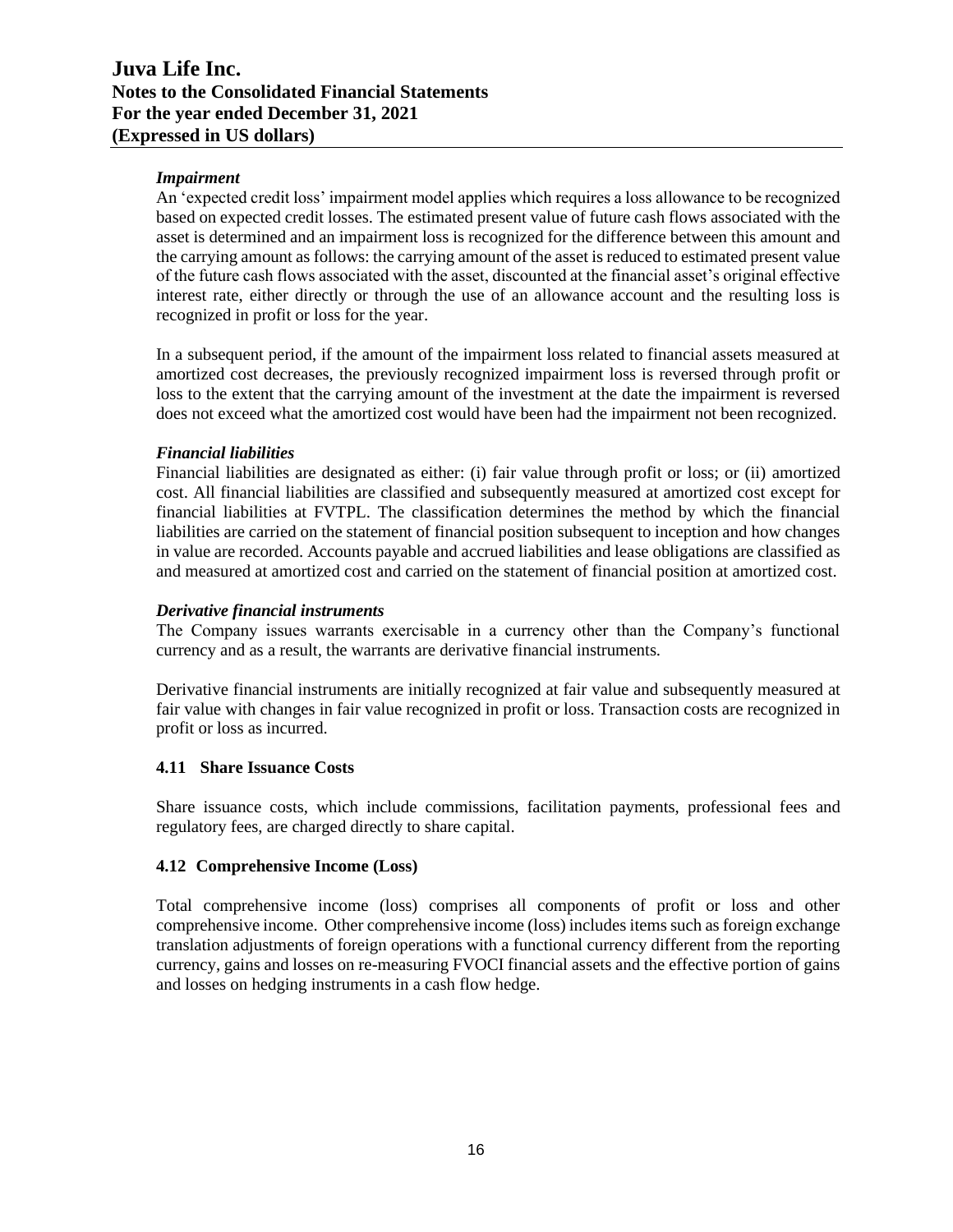#### **4.13 Foreign Currency Translation**

The functional currency is the currency of the primary economic environment in which the entity operates. The functional currency for the Company and all of its US subsidiaries is the US dollar. The functional currency of its Canadian subsidiary is the Canadian dollar. The functional currency determination was conducted through an analysis of the consideration factors identified in IAS 21, the Effects of Changes in Foreign Exchange Rates.

Transactions in currencies other than the US dollar are recorded at exchange rates prevailing on the date of the transaction. At the end of each reporting period, monetary assets and liabilities of the Company that are denominated in a foreign currency are translated at the rate of exchange prevailing at the statement of financial position date, while non-monetary assets and liabilities are translated at the exchange rate prevailing on the transaction date. Revenues and expenses are translated at the exchange rates approximating those in effect on the date of the transaction. Exchange gains and losses arising on translation are included in the consolidated statement of loss and comprehensive loss.

The results and financial position of all the consolidated entities that have a functional currency different from the presentation currency are translated into the presentation currency as follows: (i) assets and liabilities for each statement of financial position presented are translated at the rate of exchange in effect as at the date of statement of financial position; (ii) income and expense items for each statement of loss and comprehensive loss are translated at the average rates of exchange in effect during the reporting period; and (iii) all resulting exchange differences are recognized in accumulated other comprehensive income (loss).

#### **4.14 Leases**

The Company assesses whether a contract is or contains a lease, at the inception of a contract. The Company recognizes a right-of-use ("ROU") asset and a corresponding lease liability with respect to all lease arrangements in which it is the lessee, at the commencement of the lease, with the following exceptions: (i) the Company has elected not to recognize ROU assets and liabilities for leases where the total lease term is less than or equal to 12 months, or (ii) for leases of low value. The payments for such leases are recognized in the consolidated statement of loss and comprehensive loss on a straight-line basis over the lease term.

The ROU asset is initially measured based on the present value of lease payments, lease payments made at or before the commencement day, and any initial direct costs. They are subsequently measured at cost less accumulated depreciation and impairment losses. The ROU asset is depreciated over the shorter of the lease term or the useful life of the underlying asset. The ROU asset is subject to testing for impairment if there is an indicator of impairment.

The lease liability is initially measured at the present value of lease payments that are not paid at the commencement date, discounted by using the rate implicit in the lease. If this rate cannot be readily determined, the Company uses its incremental borrowing rate. Lease payments include fixed payments less any lease incentives, and any variable lease payments where variability depends on an index or rate. When the lease contains an extension or purchase option that the Company considers reasonably certain to be exercised, the cost of the option is included in the lease payments.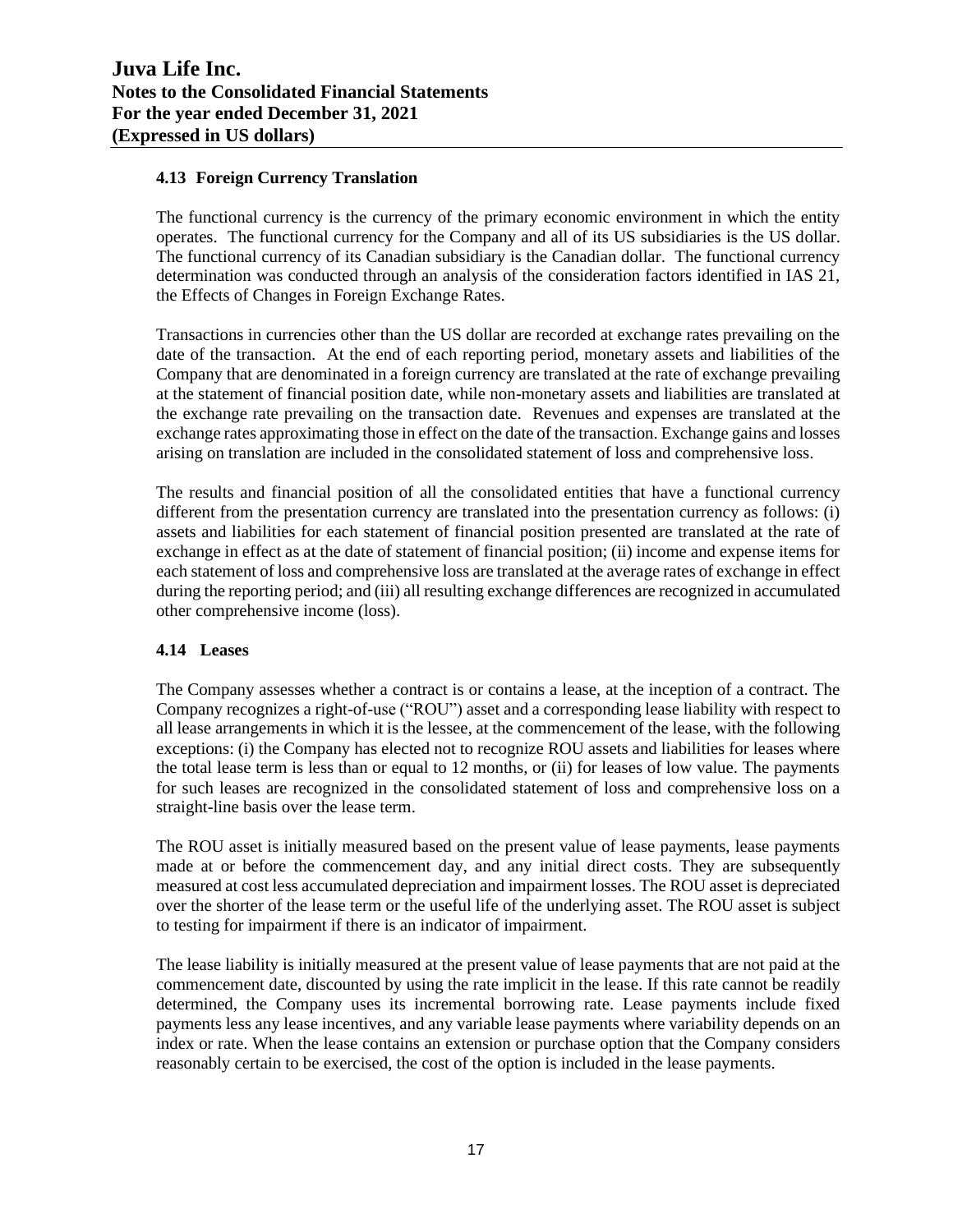ROU assets are presented separately from property and equipment, and the lease liability is presented as a separate line in the consolidated statement of financial position. Variable lease payments that do not depend on an index or rate are not included in the measurement of the ROU asset and lease liability. The related payments are recognized as an expense in the period in which the triggering event occurs and are included in the consolidated statement of loss and comprehensive loss.

#### **4.15 Biological assets**

The Company's biological assets consist of cannabis plants. The Company capitalizes the direct and indirect costs incurred related to the biological transformation of the biological assets between the point of initial recognition and the point of harvest including labor related grow costs, grow consumables, materials, utilities, facilities costs, quality and testing costs, and production related depreciation. The Company then measures the biological assets at fair value less cost to sell up to the point of harvest, which becomes the basis for the cost after harvest. Costs to sell include post-harvest production, shipping, and fulfillment costs. The net unrealized gains or losses arising from changes in fair value less cost to sell during the year are included in the results of operations of the related year on the line "unrealized fair value change on biological assets".

Certain of the Company's assets and liabilities are measured at fair value. In estimating fair value, the Company uses market-observable data to the extent it is available. In certain cases where Level 1 inputs are not available the Company expects to engage with third party qualified valuers to perform the valuation when the assets are expected to be material. The significant assumptions used in determining the fair value of the biological assets are as follows:

- Stage in the overall growth cycle;
- Estimated harvest yield by plant; and
- Average selling prices.

The Company's estimates are, by their nature, subject to change. Changes in the anticipated yield or quality will be reflected in future changes in the gain or loss on biological assets.

#### **4.16 Revenue recognition**

In accordance with IFRS 15, the Company recognizes revenue, excluding interest and dividend income and other such income from financial instruments recognized in accordance with IFRS 9, upon transfer of promised goods or services to customers in amounts that reflect the consideration to which the Company expects to be entitled in exchange for those goods or services based on the following five step approach:

- Step 1: Identify the contracts with customers;
- Step 2: Identify the performance obligations in the contract;
- Step 3: Determine the transaction price;
- Step 4: Allocate the transaction price to the performance obligations in the contract; and
- Step 5: Recognize revenue when (or as) the entity satisfies a performance obligation.

The Company typically satisfies its performance obligations upon shipment of the goods, or upon delivery as the services are rendered or upon completion of services depending on whether the performance obligations are satisfied over time or at a point in time.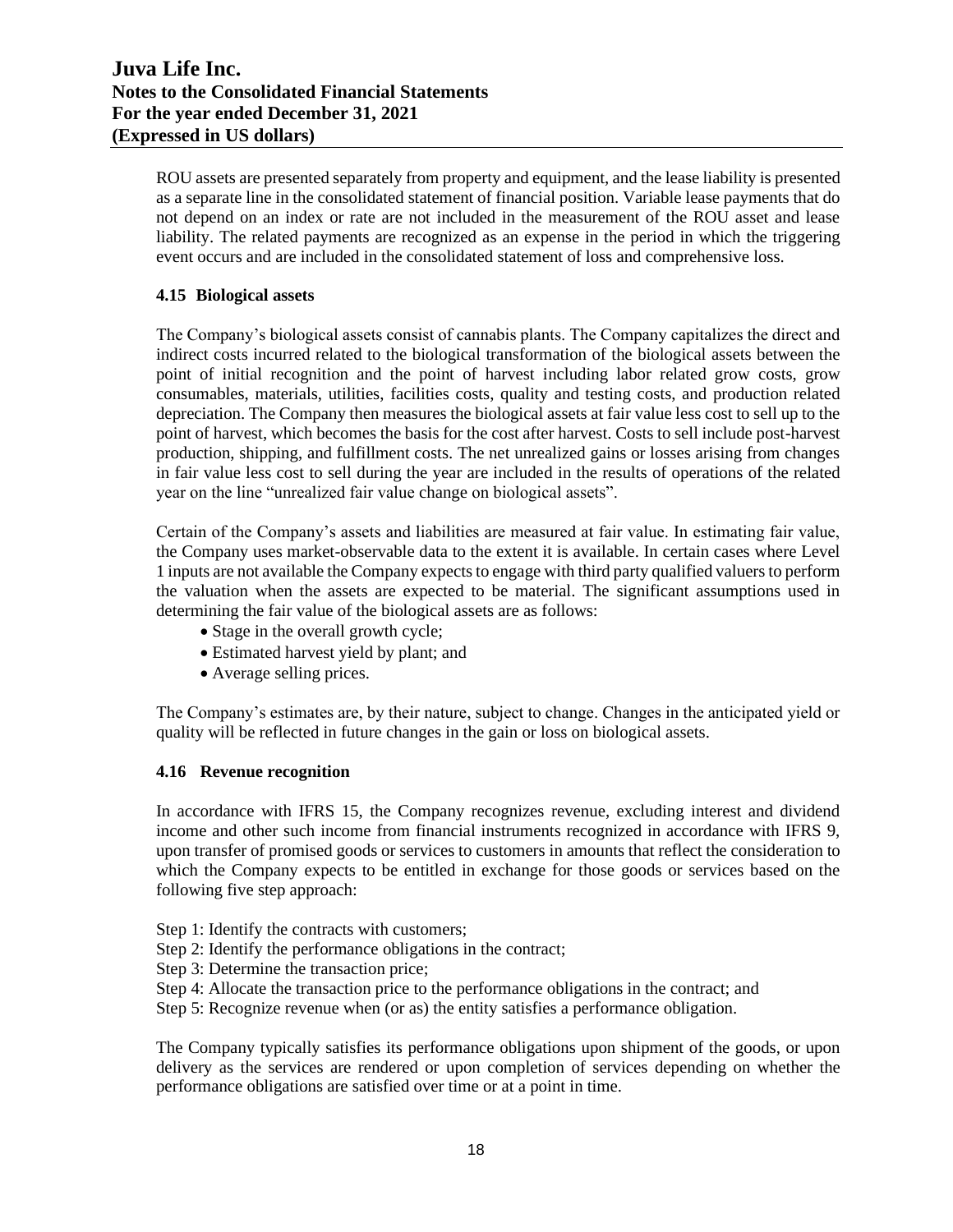For performance obligations that the Company satisfies over time, the Company typically uses timebased measures of progress because the Company is providing a series of distinct services that are substantially the same and have the same pattern of transfer.

For performance obligations that the Company satisfies at a point in time, the Company typically uses shipment or delivery of goods and/or services in evaluating when a customer obtains control of promised goods or services.

A significant financing component exists and is accounted for if the timing of payments agreed to by the parties to the contract provides the customer or the Company with a significant benefit of financing the transfer of goods and services to the customer. As a practical expedient, the Company does not adjust the promised amount of consideration for the effects of a significant financing component if the Company expects, at contract inception, that the period between when the Company transfers a promised good or service to a customer and when the customer pays for that good or service will be one year or less.

The incremental costs of obtaining contracts with customers and the costs incurred in fulfilling contracts with customers that are directly associated with the contract are recognized as an asset (hereinafter, "assets arising from contract costs") if those costs are expected to be recoverable, which are included in other long-term assets in the consolidated statements of financial position. The incremental costs of obtaining contracts are those costs that the Company incurs to obtain a contract with a customer that they would not have incurred if the contract had not been obtained. As a practical expedient, the Company recognizes the incremental costs of obtaining a contract as an expense when incurred if the amortization period of the asset that the entity otherwise would have recognized is one year or less. Assets arising from contract costs are amortized using the straight-line method over their estimated contract periods.

The Company exercises judgments in determining the amount of the costs incurred to obtain or fulfill a contract with a customer, which includes, but is not limited to (a) the likelihood of obtaining the contract, (b) the estimate of the profitability of the contract, and (c) the credit risk of the customer. An impairment loss will be recognized in profit or loss to the extent that the carrying amount of the asset exceeds (a) the remaining amount of consideration that the entity expects to receive in exchange for the goods or services to which the asset relates, less (b) the costs that relate directly to providing those goods or services and that have not been recognized as expenses.

#### **4.17 Inventory**

Inventory is valued at the lower of cost and net realizable value. Cost comprises all costs of purchase and all costs incurred in bringing the inventory to their location and condition at the period end date. The Company uses the weighted average method to track and cost inventory items. The Company maintains three classes of inventory: merchandise and cannabis-derived products for resale, work in process ("WIP") and dried trim/flowers.

Inventory is written down to net realizable value by item when a decline in the price of items indicates that the cost is higher than the net realizable value. When events having caused a decline in the valuation of inventories no longer exist, the amount of the write-down is reversed so that the new carrying amount is the lower of the cost and the revised net realizable value. Inventories of harvested work-in-process and dried trim/flowers are valued at the lower of cost and net realizable value.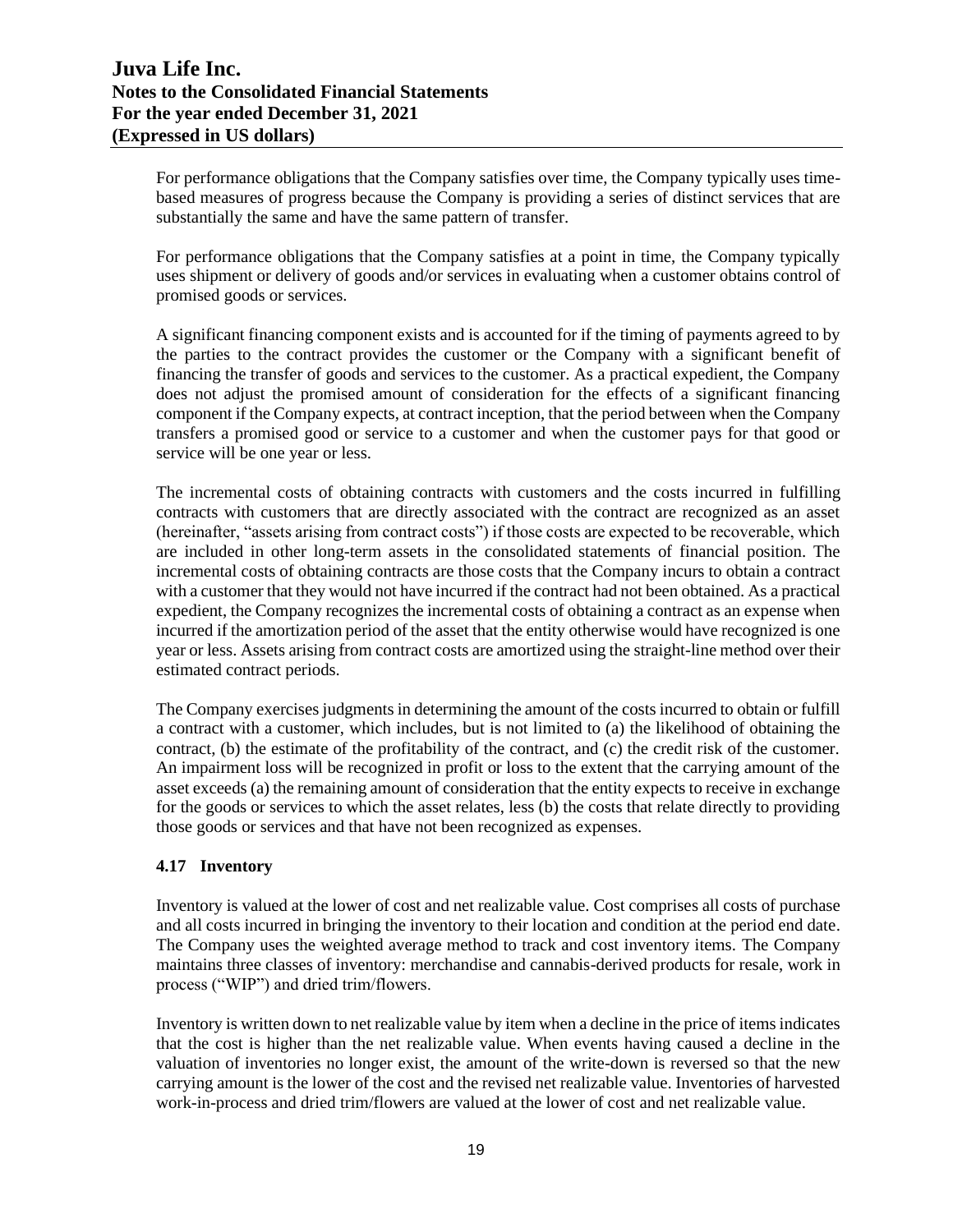Inventories of harvested cannabis are transferred from biological assets at their fair value less cost to sell at harvest, which becomes the initial deemed cost. Any subsequent post-harvest costs are capitalized to inventory to the extent that cost is less than net realizable value. Net realizable value is determined as the estimated selling price in the ordinary course of business less the estimated costs of completion and the estimated costs necessary to make the sale. Inventories for resale and supplies and consumables are valued at the lower of costs and net realizable value, with cost determined using the average cost basis.

#### **5. SALE OF SUBSIDIARY**

On March 31, 2021, the Company sold its wholly-owned subsidiary, VG Enterprises LLC ("VG"). The sale transaction was effected pursuant to an Agreement for Purchase of LLC Interest dated March 31, 2021, by and between the Company and Baja Investment Partners, LLC, a California limited liability company ("Baja"), as buyer (the "Purchase Agreement"). Pursuant to the Purchase Agreement, the Company sold its 100% limited liability company membership interest in VG to Baja for a purchase price of \$1,100,000, which is included in other receivables. The Company realized a gain on sale of \$705,116.

Upon the closing of the Purchase Agreement, Baja delivered cash in the amount of \$275,000 and an Equity Secured Promissory Note in the principal amount of \$825,000 (the "Promissory Note") to the Company as consideration. The Promissory Note will be due and payable in three equal installments of \$275,000 each, with the first installment due within 90 days following the closing date, the second installment due within 180 days following the closing date, and the third installment due within 270 days following the closing statement. The entire balance of principal under the Promissory Note will be due and payable on or before the date that is 270 days following the closing date. Any amount payable under the Promissory Note that is not paid when due will accrue interest until paid in full at the rate of 10% per annum. Baja's obligations under the Promissory Note are secured by a first-priority security interest in VG owned by Baja, as set forth in a separate Security Agreement dated March 31, 2021 between the Company and Baja. Baja may prepay the amount due under the Promissory Note in whole or in part at any time without penalty. During the year ended December 31, 2021, the Company received \$750,000 from Baja. Subsequent to year end, the Company received the outstanding balance of \$350,000.

In connection with the sale, the Company entered into a Finder's Fee Agreement dated March 31, 2021 with Drivon Consulting, Inc., pursuant to which the Company agreed to pay to Drivon Consulting, Inc. a finder's fee in an amount equal to three percent (3%) of the consideration received by the Company in connection with the transaction, or \$33,000.

#### **6. EQUITY**

#### **6.1 Authorized Share Capital**

Unlimited number of common shares with no par value.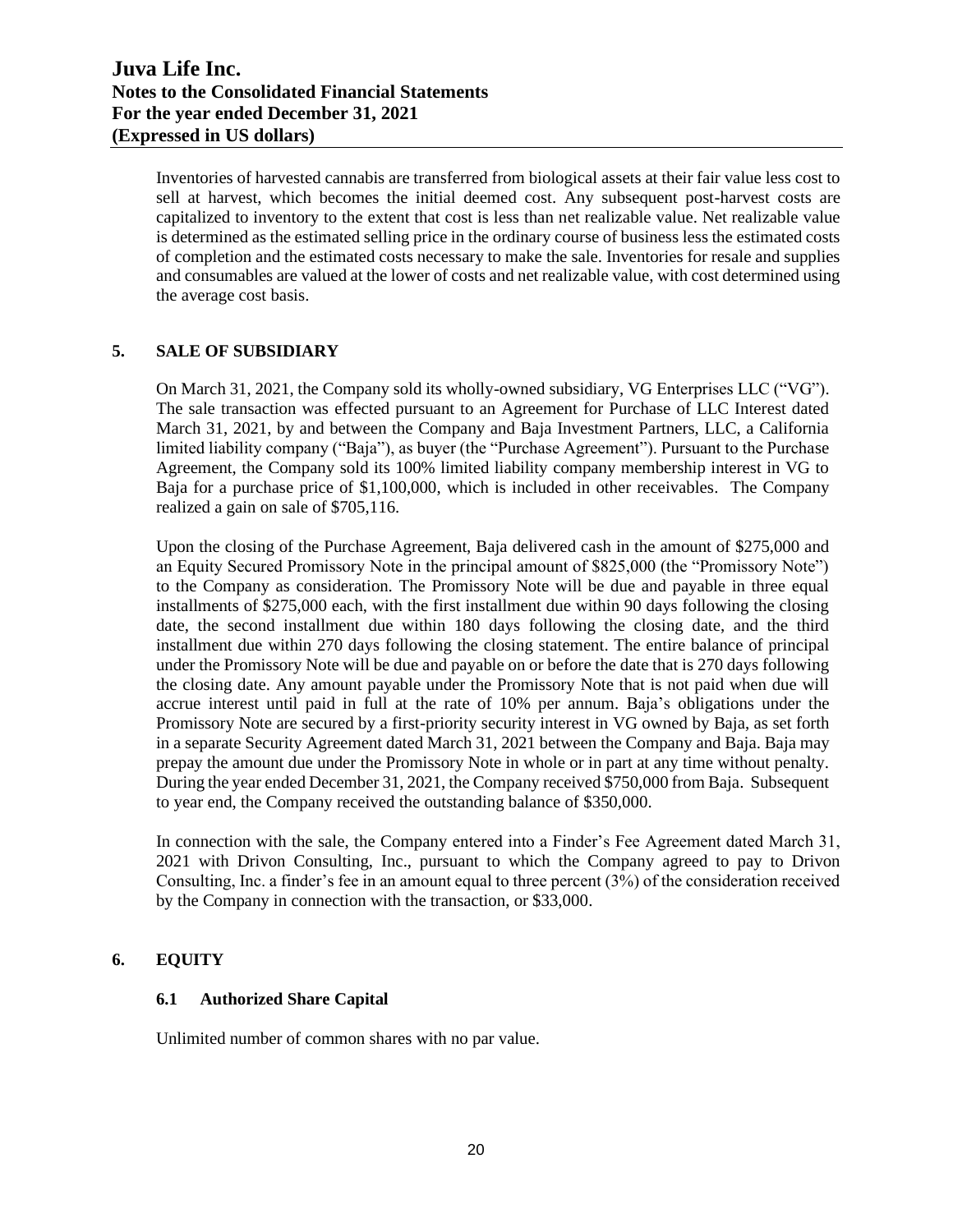#### **6.2 Shares Issued**

Shares issued and outstanding as at December 31, 2021 are 164,016,223 Class A common shares. As at December 31, 2021, 5,770,877 shares are held in escrow.

During the year ended December 31, 2021, the Company:

- i) Issued 10,506,017 common shares upon the vesting of 10,506,017 restricted stock units ("RSUs"). The Company reallocated \$2,859,909 from share-based payment reserve to share capital upon vesting of the RSUs;
- ii) On February 18, 2021, the Company closed a private placement by issuing 9,528,578 Special Warrants at CAD\$1.05 per Special Warrant for gross proceeds of CAD\$10,005,007. Each Special Warrant is automatically exercisable, for no additional consideration, into one unit of the Company (each, a "Unit") on the date (the "Automatic Exercise Date") that is the earlier of: (i) as soon as reasonably practical, but in any event, no later than the date that is the third business days following the date on which the Company obtains a receipt from the applicable securities regulatory authorities (the "Securities Commissions") for a (final) prospectus qualifying distribution of the Units (the "Qualifying Prospectus"), and (ii) the date that is four months and one day after the closing of the Offering (the "Qualification Date"). Each Unit consists of one common share of the Company (a "Unit Share") and onehalf of one common share purchase warrant (each full warrant, a "Warrant"). Each Warrant is exercisable at \$1.35 and expires 24 months from the closing date. In connection with the private placement, the Company paid CAD\$815,620 in cash share issuance costs, which included CAD\$731,269 of cash commission fees and issued 666,999 broker warrants valued at \$637,984 using the Black-Scholes option pricing model; and
- iii) Issued 9,308,610 common shares upon the exercise of 9,308,610 warrants for gross proceeds of \$4,402,884. Upon exercise, the Company transferred \$5,875,265 from warrant liability to share capital;

During the year ended December 31, 2020, the Company:

- i) Issued 36,198,782 units at a price of \$0.50 per unit for gross proceeds of \$18,099,391 in connection with its Regulation A offering. The units are comprised of one common share and one-half common share purchase warrant. Each warrant is exercisable at \$0.75 for a period of 18 months;
- ii) Issued 8,094,913 common shares upon the exercise of 8,094,913 warrants for gross proceeds of \$1,999,841. Upon exercise, the Company transferred \$3,717,698 from warrant liability to share capital;
- iii) Issued 10,000 common shares upon the exercise of 10,000 stock options for gross proceeds of \$5,000. Upon exercise, the Company transferred the fair value of \$4,474 from share-based payment reserves to share capital; and
- iv) Issued 481,944 common shares upon the vesting of 481,944 restricted stock units ("RSUs"). The Company reallocated \$236,500 from share-based payment reserve to share capital upon vesting of the RSUs.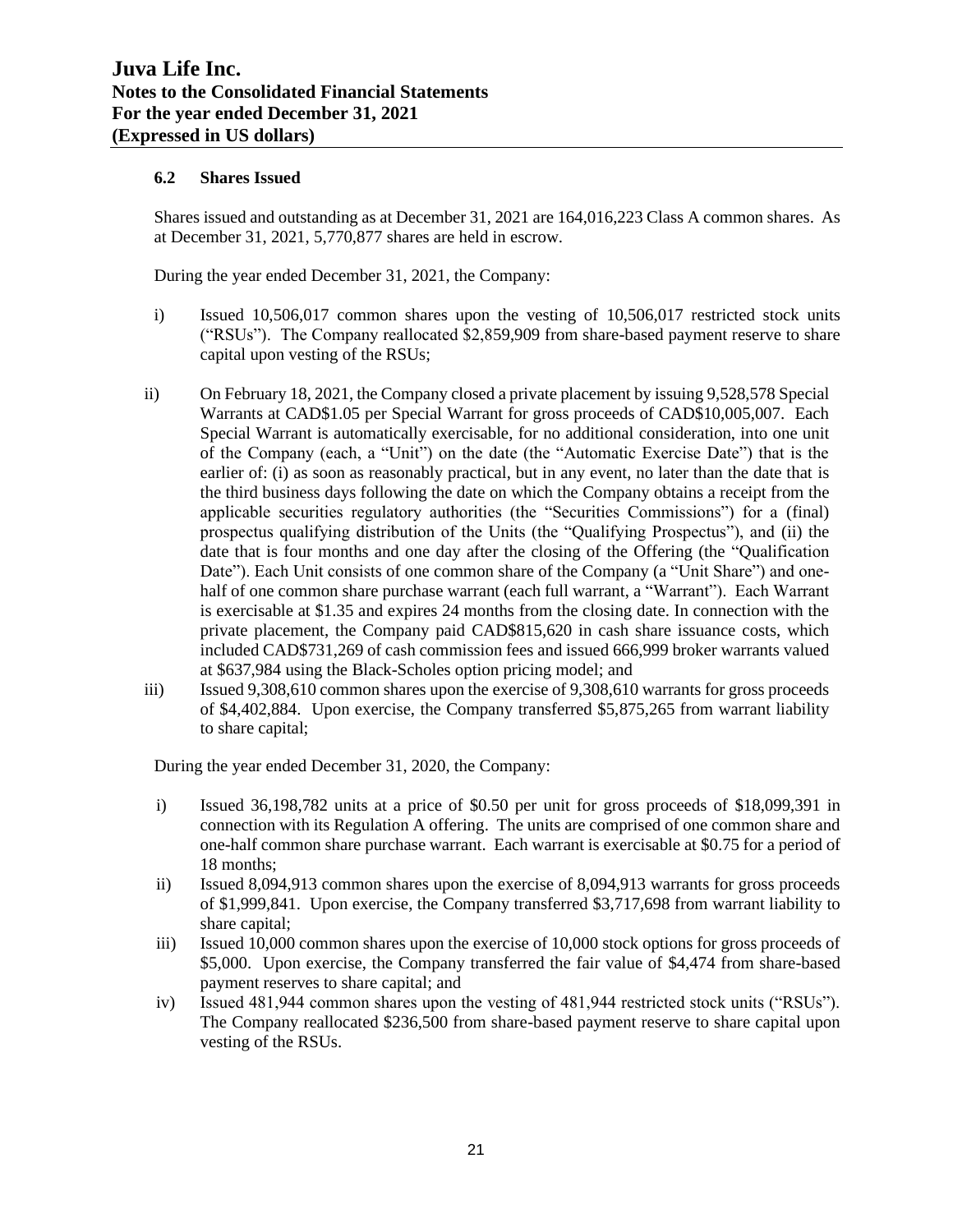#### **6.3 Stock Options**

The Company adopted a Stock Option Plan (the "Plan") whereby the maximum number of shares reserved for issue under the plan shall not exceed 20% of the issued and outstanding shares. Under the Plan, the Board of Directors may from time to time authorize the grant of options to directors, employees, and consultants of the Company. Under the terms of the Plan, options will be exercisable for periods up to ten years and must have an exercise price not less than the fair market value of a share on the grant date. The term of the options granted to a 10% shareholder shall not exceed ten years. Vesting provision is determined by the Board of Directors at the grant date.

A summary of the changes in stock options is presented below:

|                            | Number of<br>options | Weighted average<br>exercise price |
|----------------------------|----------------------|------------------------------------|
|                            |                      | $CAD$ \$                           |
| Balance, December 31, 2019 |                      |                                    |
| Granted*                   | 3,500,000            | $0.67*$                            |
| Exercised                  | (10,000)             | $0.70*$                            |
| Balance, December 31, 2020 | 3,490,000            | 0.67                               |
| Granted                    | 275,000              | 0.50                               |
| Cancelled                  | (590,000)            | $0.67*$                            |
| Balance, December 31, 2021 | 3,175,000            | 0.65                               |

\*Exercise price of these stock options is denominated in US dollars.

The following stock options were outstanding as at December 31, 2021:

| Outstanding | Exercisable |                   | <b>Exercise Price</b> | <b>Expiry Date</b> | Weighted<br>average<br>remaining life<br>(in years) |
|-------------|-------------|-------------------|-----------------------|--------------------|-----------------------------------------------------|
|             |             |                   | \$                    |                    |                                                     |
| 450,000     | 87,844      | US\$              | 0.50                  | March 1, 2030      | 8.17                                                |
| 1,150,000   | 863,542     | US\$              | 0.50                  | July 6, 2030       | 8.52                                                |
| 1,300,000   | 325,000     | US\$              | 0.50                  | November 2, 2030   | 8.84                                                |
| 275,000     | 106,250     | CAD <sub>\$</sub> | 0.50                  | July 21, 2031      | 9.56                                                |
| 3,175,000   | 1,382,636   |                   |                       |                    |                                                     |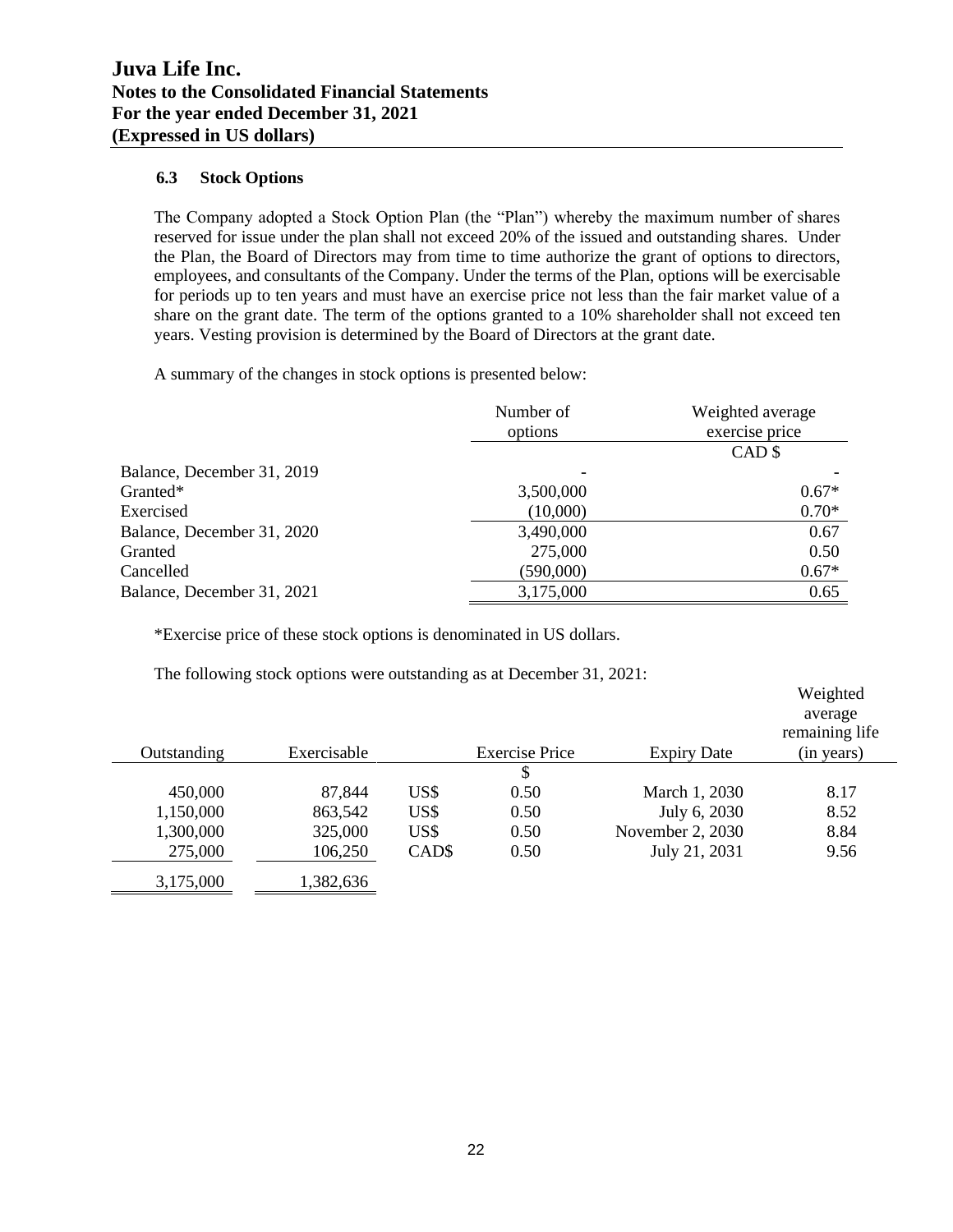#### **6.4 Share Purchase Warrants**

During the year ended December 31, 2021, the Company granted a total of 5,431,288 warrants as part of the Special Warrant Financing, of the total amount, 666,999 warrants related to finders' warrant. The warrants are exercisable at CAD\$1.05 and CAD\$1.35 and expire within two years.

During the year ended December 31, 2021, the Company granted nil (2020 – 10,150,000) warrants to consultants for services. Total share-based payment expense of \$1,288,994 (2020 - \$2,301,447) was recorded in profit or loss in connection with the warrants.

A summary of the changes in warrants is presented below:

|                            | Number of      | Weighted average |
|----------------------------|----------------|------------------|
|                            | warrants       | exercise price   |
|                            |                | CDN \$           |
| Balance, December 31, 2019 | 16,561,545     | 0.40             |
| Granted*                   | 28,249,391     | 0.89             |
| Exercised                  | (8,094,911)    | 0.35             |
| Balance, December 31, 2020 | 36,716,025     | 0.80             |
| Granted                    | 5,431,288      | 1.31             |
| Exercised                  | (9,310,610)    | 0.60             |
| Expired                    | (17, 177, 413) | 0.93             |
| Balance, December 31, 2021 | 15,661,290     | 0.86             |

\* Exercise price of these warrants is denominated in US dollars.

The following share purchase warrants were outstanding as at December 31, 2021:

| Outstanding | Exercisable |                   | <b>Exercise Price</b> | <b>Expiry Date</b> |
|-------------|-------------|-------------------|-----------------------|--------------------|
|             |             |                   |                       |                    |
| 230,002     | 230,002     | CDN \$            | 0.05                  | May 17, 2022       |
| 10,000,000  | 4,375,000   | US \$             | 0.50                  | March 1, 2030      |
| 4,764,289   | 4,764,289   | CDN \$            | 1.35                  | February 18, 2023  |
| 666,999     | 666,999     | CDN <sub>\$</sub> | 1.05                  | February 18, 2023  |
| 15,661,290  | 10,036,290  |                   |                       |                    |

#### **6.5 Restricted Share Unit Award Plan**

In 2019, the Company adopted an Equity Incentive Plan ("the Plan") whereby the aggregate number of common shares issuable pursuant to the Plan combined with all of the Company's other security based compensation arrangements, including the Company's Stock Option Plan, shall not exceed 20% of the Company's outstanding shares.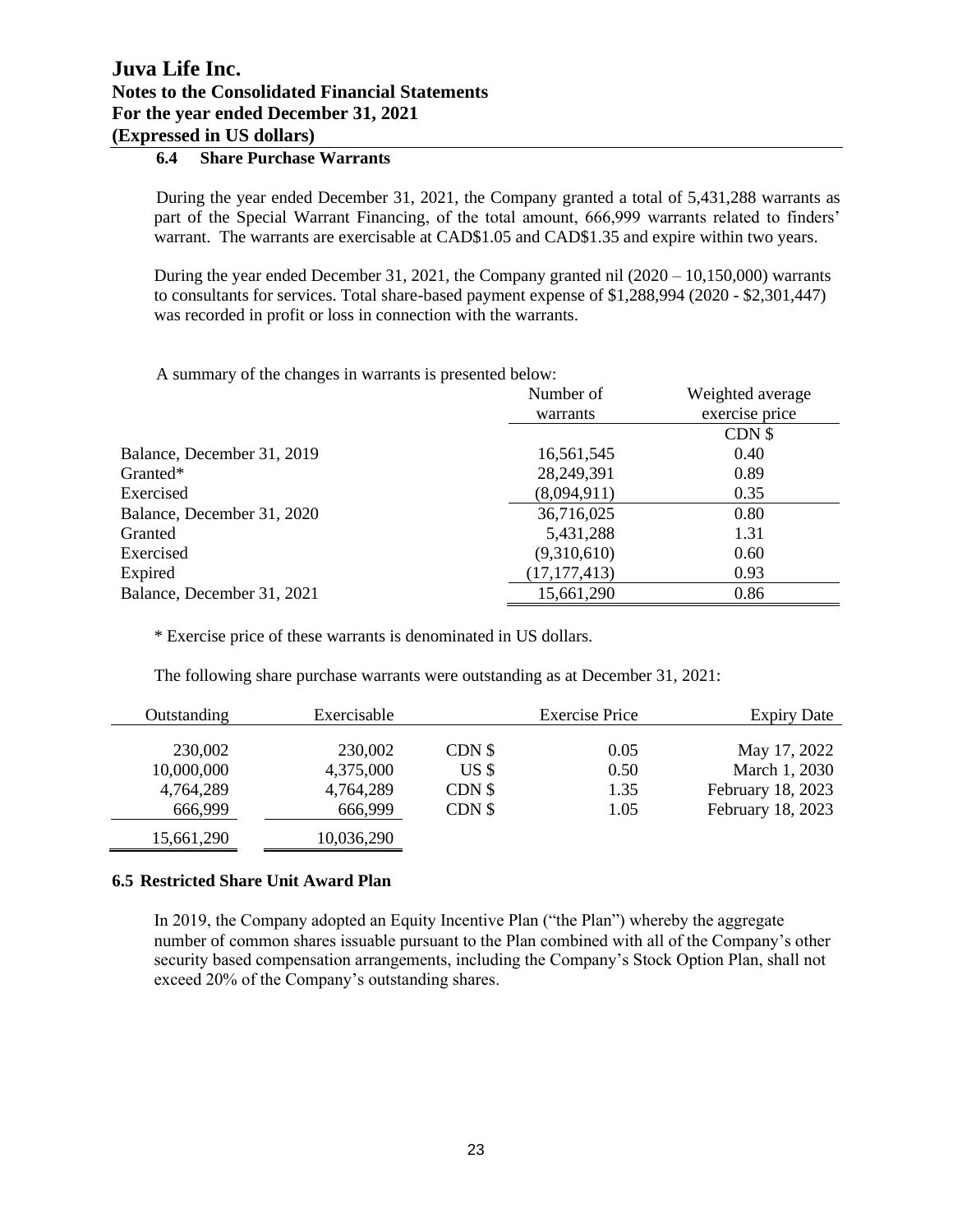During the year ended December 31, 2021, the Company granted 200,000 (2020 - 550,000) restricted stock units ("RSUs") to an officer of the Company with a fair value of \$82,000 (2020 - \$275,000). Pursuant to vesting schedules, the share-based payment expense for the RSUs during the year ended December 31, 2021 was \$113,181 (2020 - \$388,994) and was recorded in the consolidated statements of loss and comprehensive loss for the year ended December 31, 2021.

#### **6.6 Share-based payment expense and reserves**

Pursuant to vesting schedules, the share-based payment expense for the stock options that were granted during the year ended December 31, 2021 was \$593,483 (2020 - \$627,695) and was recorded in the consolidated statements of loss and comprehensive loss for the year ended December 31, 2021 using the following weighted average assumptions:

|                                 | 2021    | 2020    |
|---------------------------------|---------|---------|
| Risk-free interest rate         | 1.46%   | 1.46%   |
| Expected stock price volatility | 100\%   | 100\%   |
| Expected dividend yield         | $0.0\%$ | $0.0\%$ |
| Expected option life in years   | 10.0    | 10.0    |

The fair value of stock options granted were CAD\$0.41 per option (2020 - \$0.45)**.**

The share issuance costs for the finders' warrants that were granted during the year ended December 31, 2021 was \$637,984 and was valued using the following weighted average assumptions:

|                                 | 2021       |
|---------------------------------|------------|
| Risk-free interest rate         | 0.25%      |
| Expected stock price volatility | 100%       |
| Expected dividend yield         | $0.0\%$    |
| Expected warrant life in years  | 2.0        |
| Weighted average exercise price | \$1.05 CDN |
| Weighted average share price    | \$1.86 CDN |

The fair value of warrants granted during the year ended December 31, 2021 was CAD\$1.21 per warrant**.**

#### **7. OTHER RECEIVABLES**

During the year ended December 31, 2018, the Company entered into a letter of intent (the "LOI") to acquire KindRub Collective ("Kind"). As part of the LOI, the Company paid \$150,000 on deposit and loaned Kind \$39,090 as part of a separate management agreement. During the year ended December 31, 2019, the LOI was terminated. \$7,915 was repaid by Kind during the year ended December 31, 2019.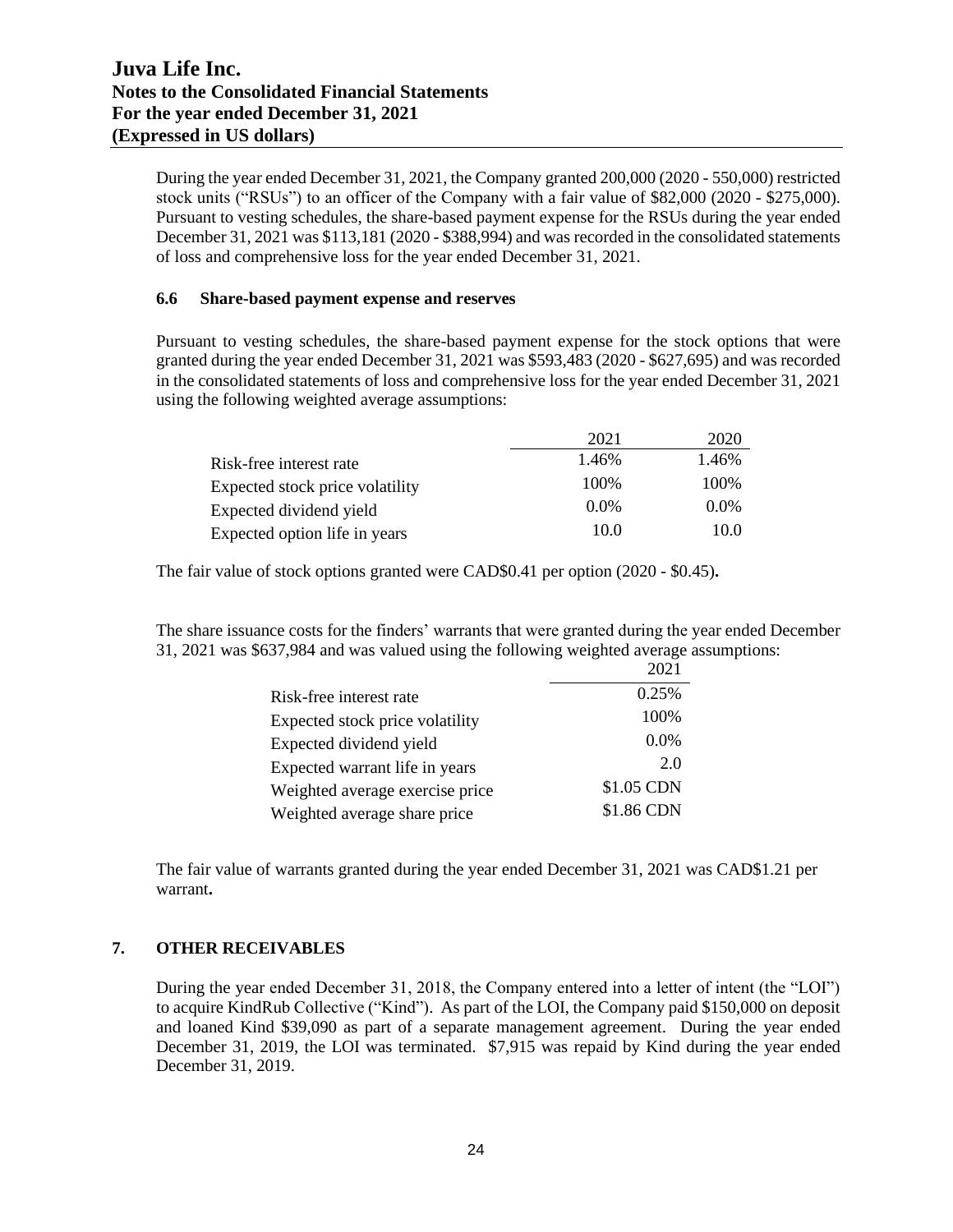On May 14, 2021, the Company reached a favorable settlement with Kind whereby Kind is ordered to pay the Company \$200,000 as follows:

- i) May 31, 2021 \$6,000 (received)
- ii) July 5, 2021 \$6,000 (received)
- iii) August 2, 2021 \$6,000 (received)
- iv) September 6, 2021 \$6,000 (received)
- v) October 4, 2021 \$6,000 (received)
- vi) November 1, 2021 \$6,000 (received)
- vii) December 6, 2021 \$6,000 (received)
- viii) January 10, 2022 \$158,000 (outstanding)

#### **8. PROPERTY AND EQUIPMENT**

| Cost                            |    | Automotive | Equipment       |    | Furniture<br>and Office<br>Equipment |               | Leasehold<br>Improvements | Total            |
|---------------------------------|----|------------|-----------------|----|--------------------------------------|---------------|---------------------------|------------------|
| Balance, December 31, 2019      | \$ | 56,273     | \$<br>709,135   | \$ | 5,169                                | <sup>\$</sup> | 1,742,853                 | \$<br>2,513,430  |
| <b>Additions</b>                |    | 98,637     | 1,197,661       |    | 91,225                               |               | 7,184,398                 | 8,571,921        |
| Balance, December 31, 2020      |    | 154,910    | 1,906,796       |    | 96,394                               |               | 8,927,251                 | 11,085,351       |
| <b>Additions</b>                |    | 47,239     | 1,115,213       |    | 41,751                               |               | 1,364,690                 | 2,568,893        |
| Disposals                       |    | (14, 576)  |                 |    |                                      |               | (386, 172)                | (400, 748)       |
| Balance, December 31, 2021      |    | 187,573    | \$<br>3,022,009 | S  | 138,145                              | \$.           | 9,905,769                 | \$<br>13,253,496 |
| <b>Accumulated Amortization</b> |    |            |                 |    |                                      |               |                           |                  |
| Balance, December 31, 2019      | \$ | 10,131     | \$<br>2,890     | \$ | 258                                  | $\mathcal{S}$ |                           | \$<br>13,279     |
| <b>Additions</b>                |    | 14,647     | 5,527           |    | 2,447                                |               | 35,869                    | 58,490           |
| Balance, December 31, 2020      |    | 24,778     | 8,417           |    | 2,705                                |               | 35,869                    | 71,769           |
| <b>Additions</b>                |    | 53,744     | 192,701         |    | 41,320                               |               | 343,630                   | 631,395          |
| Disposals                       |    | (1,215)    |                 |    |                                      |               |                           | (1,215)          |
| Balance, December 31, 2021      |    | 77,307     | \$<br>201,118   | \$ | 44,025                               | \$            | 379,499                   | \$<br>701,949    |
| Net Book Value                  |    |            |                 |    |                                      |               |                           |                  |
| Balance, December 31, 2020      | S. | 130,132    | \$<br>1,898,379 | \$ | 93,689                               | \$            | 8,891,382                 | \$<br>11,013,582 |
| Balance, December 31, 2021      | \$ | 110,266    | \$<br>2,820,891 | \$ | 94,120                               | \$            | 9,526,270                 | \$<br>12,551,547 |

Incluced in cost of goods sold is depreciation of \$55,096 (2020 - \$Nil). During the year ended December 31, 2021, the Company paid \$100,183 relating to advances on equipment purchases (2020 - \$Nil).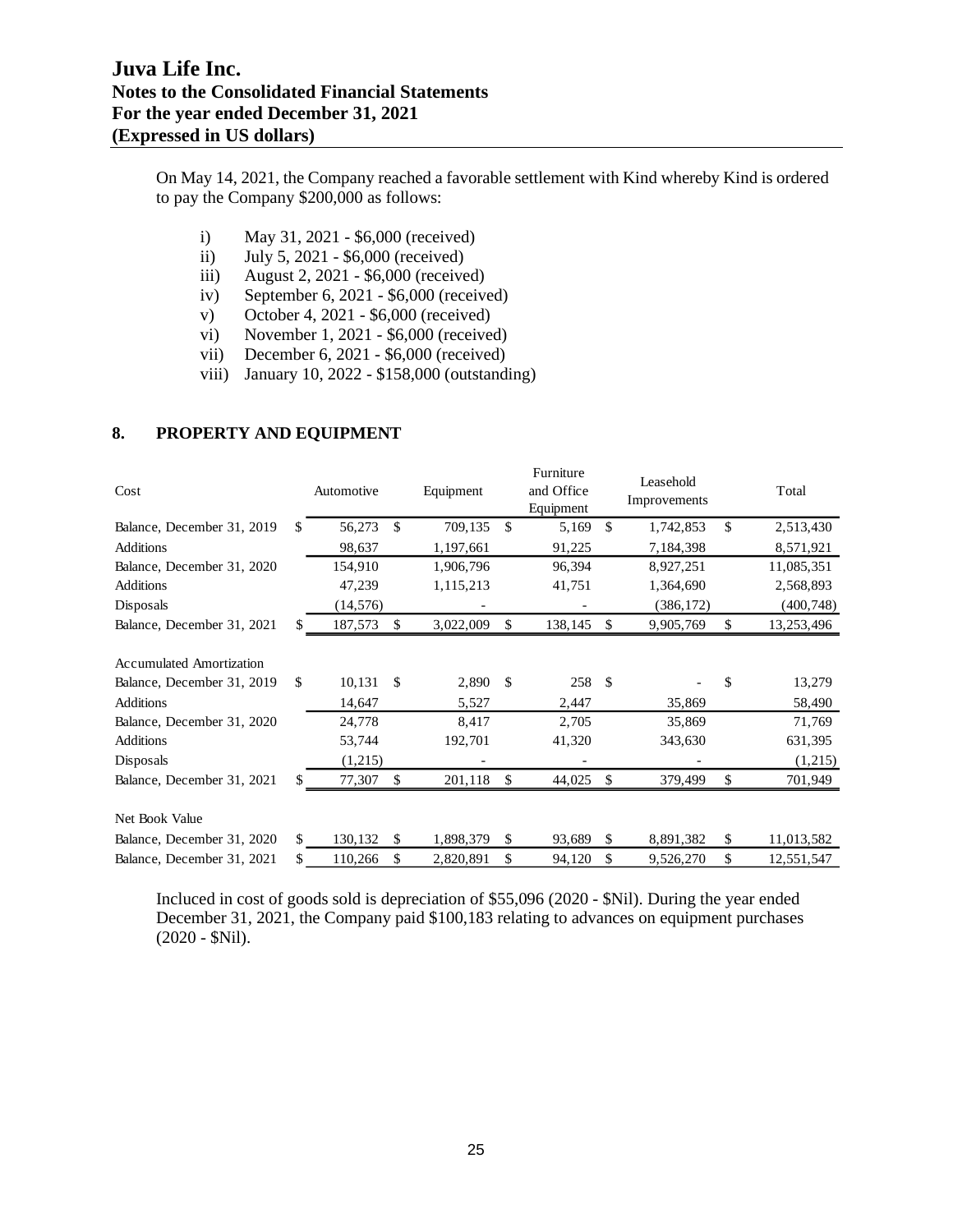#### **9. RELATED PARTY TRANSACTIONS AND BALANCES**

| <b>Relationships</b> | Nature of the relationship                                                                                                                                                                                                                                                              |
|----------------------|-----------------------------------------------------------------------------------------------------------------------------------------------------------------------------------------------------------------------------------------------------------------------------------------|
| Key management       | Key management are those personnel having the<br>authority and responsibility for planning, directing and<br>controlling the Company and include the President and<br>Chief Executive Officer, Chief Financial Officer, Chief<br>Operating Officer, VP Finance, VP Cultivation, and the |
|                      | directors of the Company.                                                                                                                                                                                                                                                               |

During the years ended December 31, 2021 and 2020, key management compensation included the following:

|                         | Year ended December 31,<br>2021 | Year ended December 31,<br>2020 |  |
|-------------------------|---------------------------------|---------------------------------|--|
|                         | S                               |                                 |  |
| Management compensation | 1,015,900                       | 795,000                         |  |
| Share-based payments    | 113,738                         | 448,932                         |  |
| Total                   | 1,129,638                       | 1,243,932                       |  |

During the year ended December 31, 2021, the Company had the following related party transactions:

- a) The Company paid \$876,115 (2020 \$891,044) in lease payments to Best Leasing Services, Inc., a company 100% owned by the CEO and a shareholder of the Company; and
- b) The Company paid \$43,000 (2020 \$110,000) to a company minority owned by a former director of the Company.

Included in accounts payable and accrued liabilities as at December 31, 2021 is \$212,769 (2020 - \$53,541) owed to officers of the Company.

Included in deposits as at December 31, 2021 is \$24,000 (2020 - \$24,000) with Best Leasing Services, Inc.

#### **10. INVENTORY AND BIOLOGICAL ASSETS**

The Company maintains three classes of inventory: merchandise and cannabis-derived products for resale (2021 - \$218,365; 2020 - \$230,931)), work in process ("WIP") (2021 - \$102,231; 2020 - \$nil) and dried trim/flowers (2021 and 2020 - \$nil). For the year ended December 31, 2021, the amount included in cost of goods sold was \$2,616,867 (2020 - \$538,966).

While the Company's biological assets are within the scope of IAS 41 Agriculture, the direct and indirect costs of biological assets are determined using an approach that is similar to the capitalization criteria outlined in IAS 2 Inventories. They include the direct cost of seeds and growing materials as well as other indirect costs such as utilities and supplies and labor used in the growing process.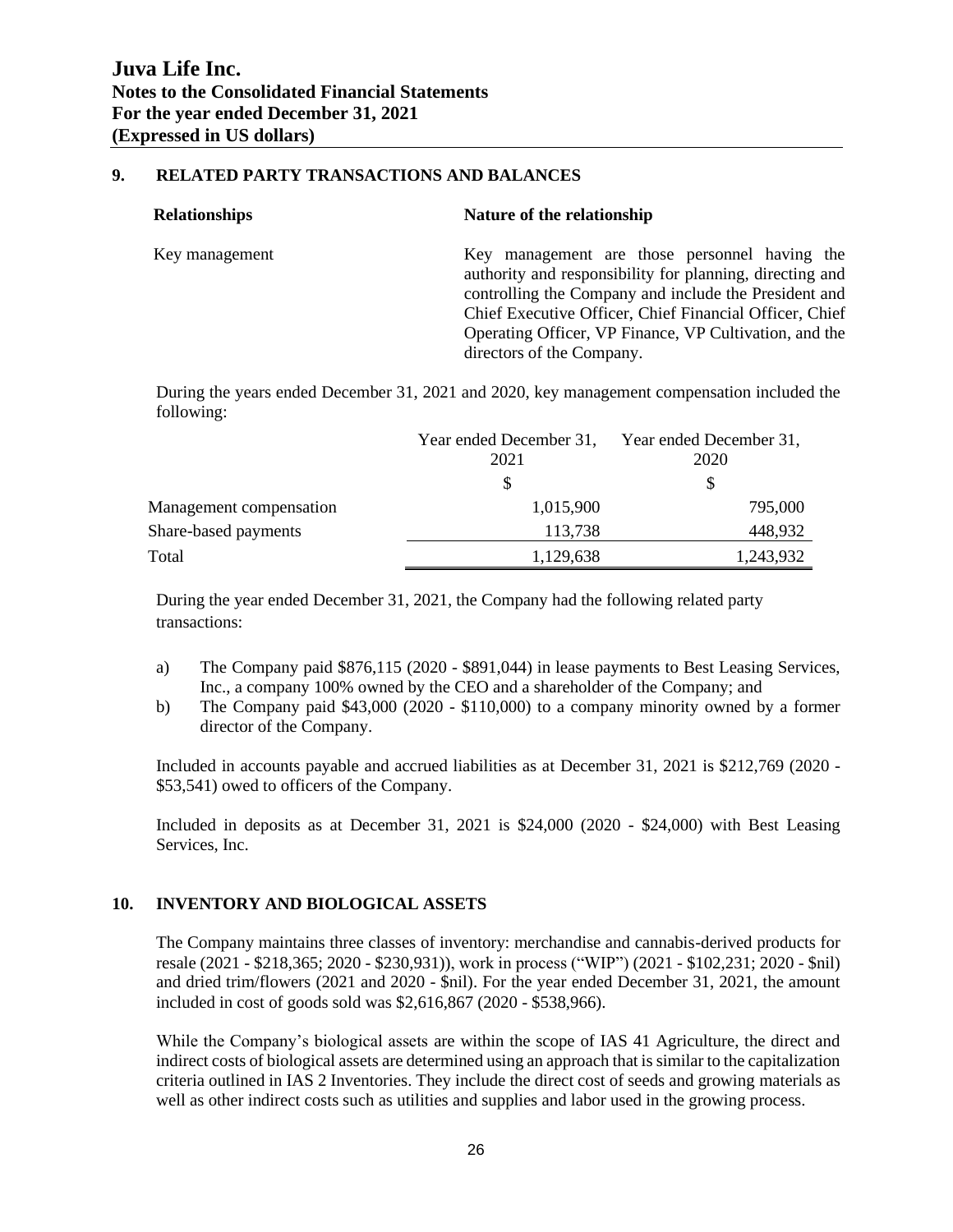| Balance, December 31, 2020                         | -S |            |
|----------------------------------------------------|----|------------|
| Fair value change due to biological transformation |    | (254, 014) |
| Production costs capitalized                       |    | 1,588,038  |
| Transferred to inventory upon harvest              |    | (966, 353) |
| Balance, December 31, 2021                         |    | 367,671    |

Biological assets are measured at their fair value less costs to sell in the consolidated statement of financial position. The Company's method of accounting for biological assets attributes value accretion on a straight-line basis throughout the life of the biological asset from initial vegetative state to the point of harvest. All direct and indirect costs of biological assets are capitalized as they are incurred, and they are all subsequently recorded within the line item 'cost of finished cannabis inventory sold' on the consolidated statement of loss and comprehensive loss in the period that the related product is sold. Unrealized fair value gains/losses on the growth of biological assets are recorded in a separate line in the consolidated statement of loss and comprehensive loss.

The following significant unobservable inputs, all of which are classified as level 3 on the fair value hierarchy and are subject to volatility and several uncontrollable factors which could significantly affect the fair value of biological assets in future periods, were used by management as part of this model:

• Growth cycle - the average growing cycle is 120 days from propagation to harvest;

• Stage of growth – represents the weighted average number of days out of the 81.6-day growing cycle that biological assets have reached as at the measurement date;

• Yield by plant – represents the expected number of grams of finished cannabis inventory which are expected to be obtained from each harvested cannabis plant. The average harvest yield of whole flower used is 43 grams per plant

• Survival rate – the estimated survival rate of cannabis plants as they move from one stage of growth to the next (from germination to vegetative to flowering) based on the Company's historical results. As plants mature at each stage, their survival rate increases;

• Wholesale selling price – the average price used is \$2.25 per gram

• Post harvest costs – calculated as the cost per gram of harvested cannabis to complete the sale of cannabis plants after harvest, consisting of the cost of direct and indirect materials and labor related to labelling and packaging. The Company expenses such subsequent expenditures directly to cost of goods sold.

The following quantifies each significant unobservable input, and also provides the impact a 10% increase/decrease in each input would have on the reported fair value of biological assets:

|                        |       | 10% change as at                    |                                     |   |  |
|------------------------|-------|-------------------------------------|-------------------------------------|---|--|
|                        |       | December 31, 2021 December 31, 2020 | December 31, 2021 December 31, 2020 |   |  |
| Stage of growth        | 80%   | -                                   | 8.224                               |   |  |
| Yield by plant (grams) | 42.59 | -                                   | 36,767                              | ۰ |  |
| Survival rate          | 90%   | -                                   | 16.545                              | - |  |
| Sale price             | 2.25  |                                     | 36,767                              |   |  |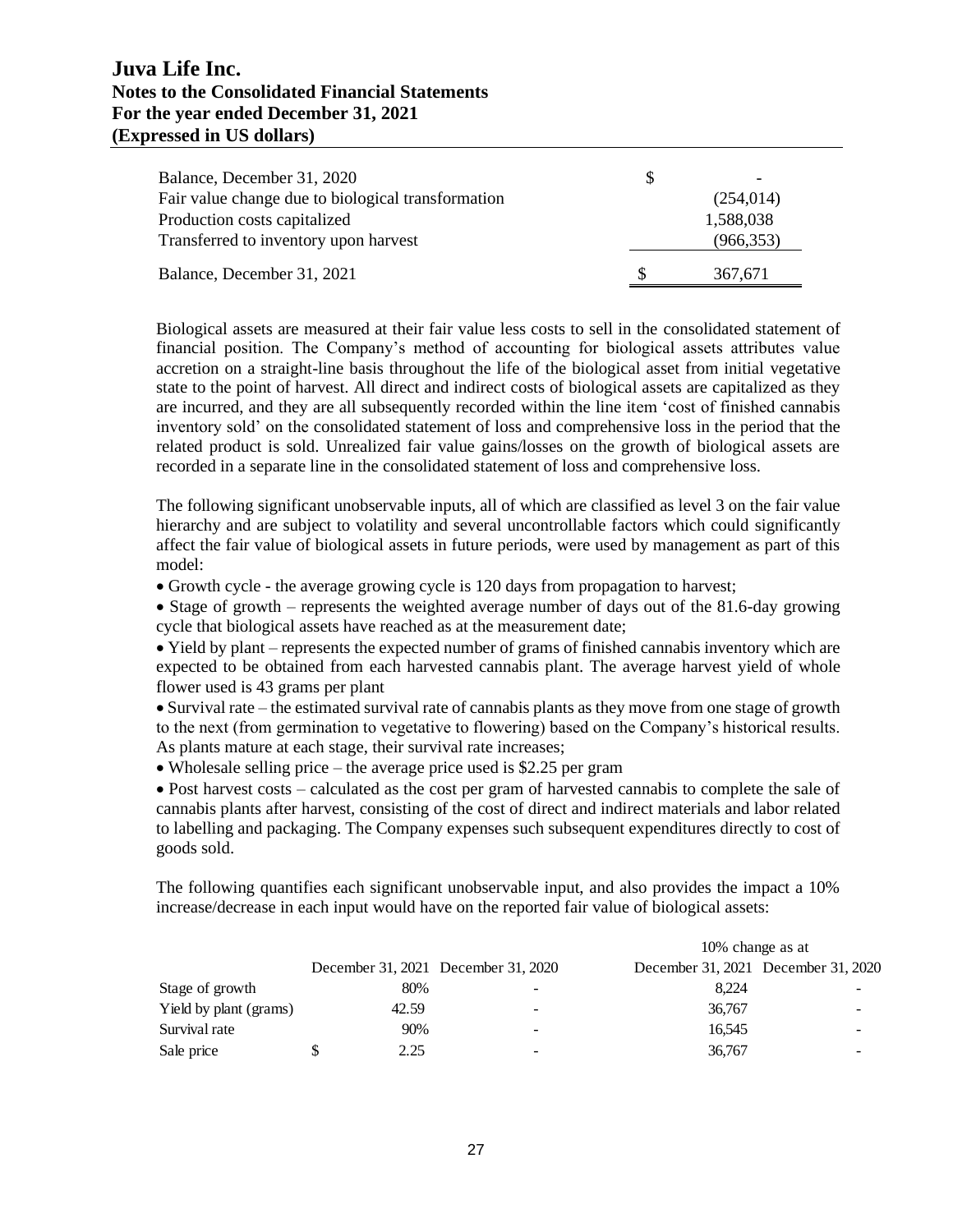#### **11. WARRANT LIABILITY**

In connection with the private placements completed during the period ended December 31, 2018, the Company issued a total of 13,229,194 warrants exercisable at a price ranging from CDN\$0.05 to CDN\$0.60 per share. These warrants were assigned a fair value of \$747,807 using the Black-Scholes Pricing Model.

In connection with the private placements completed during the year ended December 31, 2019, the Company issued a total of 2,897,416 warrants exercisable at a price of CDN\$0.60 per share. These warrants were assigned a fair value of \$180,405 using the Black-Scholes Pricing Model.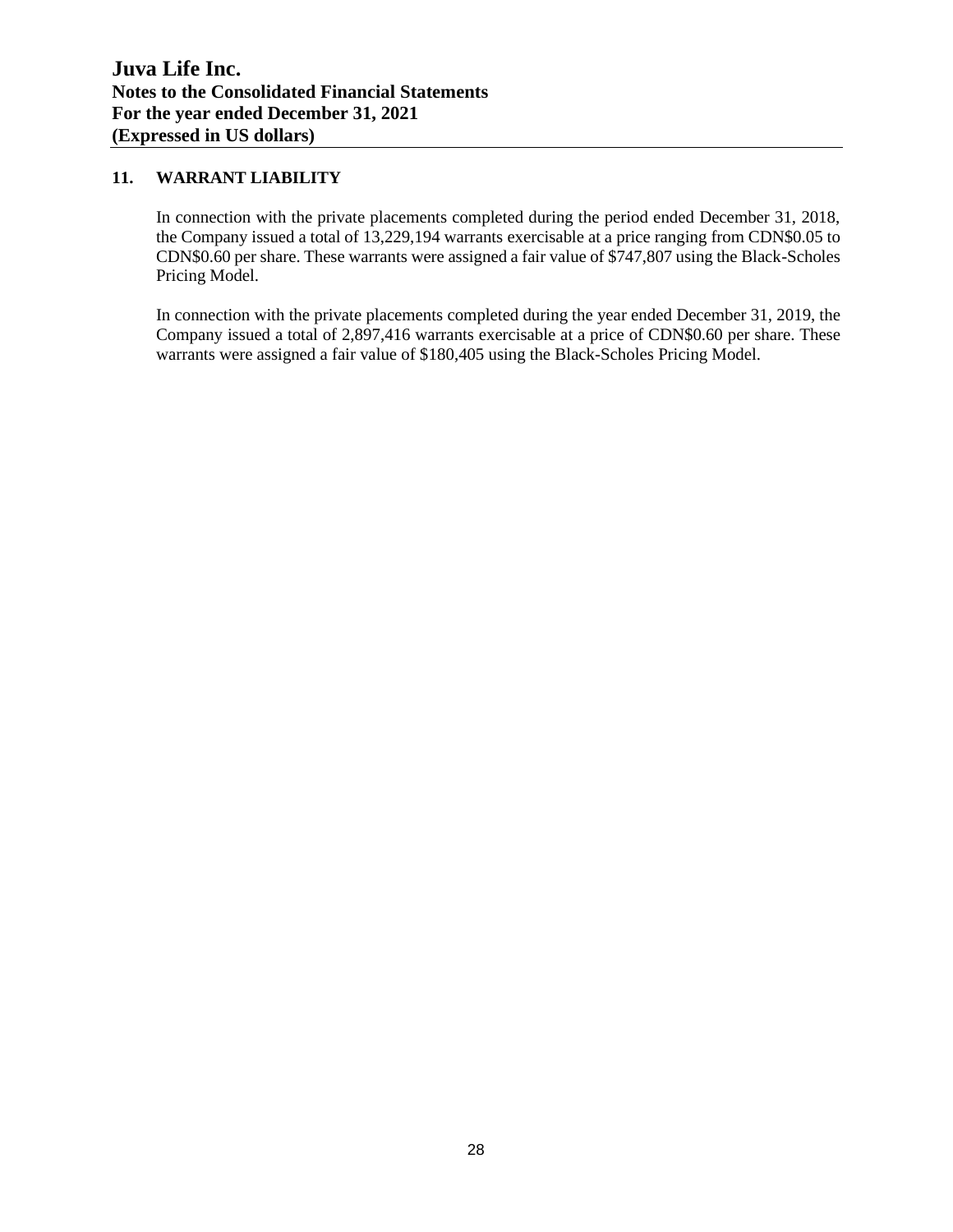In connection with the special warrant financing that was completed during the year ended December 31, 2021, the Company issued a total of 4,764,289 warrants exercisable at a price of CDN\$1.05 per share. These warrants were assigned a fair value of \$410,240 using the Black-Scholes Pricing Model.

During the year ended December 31, 2021, 7,242,210 (2020 – 8,094,911) of these warrants were exercised. The warrants were revalued on the date of exercise. Upon exercise, the total value of \$5,875,265 (2020 - \$3,317,698) pertaining to these warrants was transferred from warrant liability to share capital, using the following weighted average assumptions:

|                                 | 2021          | 2020          |
|---------------------------------|---------------|---------------|
| Risk-free interest rate         | 0.44%         | 0.46%         |
| Expected stock price volatility | 100%          | 100%          |
| Expected dividend yield         | $0.0\%$       | $0.0\%$       |
| Expected warrant life in years  | 0.68          | 0.85          |
| Weighted average exercise price | \$0.44 (CDN)  | $$0.36$ (CDN) |
| Weighted average share price    | $$1.61$ (CDN) | \$0.96 (CDN)  |

The fair value allocated to the remaining warrants at December 31, 2021 was \$73,717 (2020 - \$4,771,841) and is recorded as a derivative financial liability as these warrants are exercisable in Canadian dollars, differing from the Company's functional currency. The change in fair value resulted in a loss of \$766,901 (2020 – \$4,538,511) and is recognized in the consolidated statements of loss and comprehensive loss for the year ended December 31, 2021.

The Company used the following weighted average assumptions to estimate the fair value of the warrant liability as at December 31, 2021 and December 31, 2020:

|                                         | 2021            | 2020            |
|-----------------------------------------|-----------------|-----------------|
| Risk-free interest rate                 | 0.30%           | 0.25%           |
| Expected stock price volatility         | 100%            | 100%            |
| Dividend payment during life of warrant | Nil             | <b>Nil</b>      |
| Expected forfeiture rate                | N <sub>il</sub> | N <sub>il</sub> |
| Expected dividend yield                 | $0.0\%$         | $0.0\%$         |
| Expected warrant life in years          | 1.12            | 0.52            |
| Weighted average exercise price         | \$1.03 (CDN)    | \$0.49 (CDN)    |
| Weighted average share price            | \$0.23 (CDN)    | $$0.64$ (CDN)   |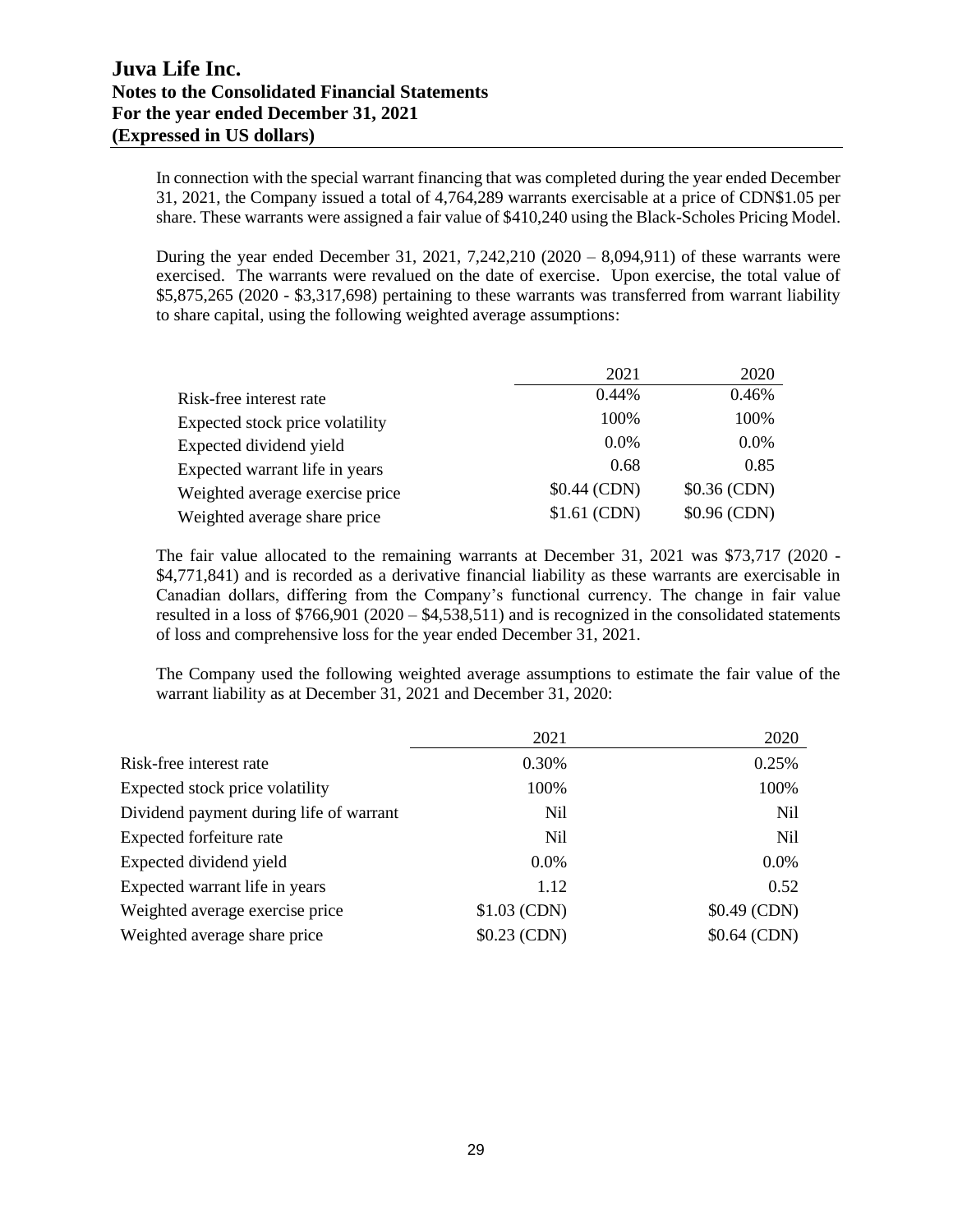#### **12. MANAGEMENT OF CAPITAL**

The Company defines the capital that it manages as components within its shareholders' equity.

The Company's objective when managing capital is to maintain corporate and administrative functions necessary to support the Company's operations and corporate functions; and to seek out and acquire new projects of merit.

The Company manages its capital structure in a manner that provides sufficient funding for operational and capital expenditure activities. Funds are secured, when necessary, through debt funding or equity capital raised by means of private placements. There can be no assurances that the Company will be able to obtain debt or equity capital in the case of working capital deficit.

The Company does not pay dividends and has no long-term debt or bank credit facility. The Company is not subject to any externally imposed capital requirements. There were no changes in the Company's approach to capital management during the year ended December 31, 2021.

#### **13. RISK MANAGEMENT**

#### **13.1 Financial Risk Management**

The Company may be exposed to risks of varying degrees of significance which could affect its ability to achieve its strategic objectives. The main objectives of the Company's risk management processes are to ensure that risks are properly identified and that the capital base is adequate in relation to those risks. The principal risks to which the Company is exposed are described below.

#### **a) Capital Risk**

The Company manages its capital to ensure that there are adequate capital resources for the Company to maintain operations. The capital structure of the Company consists of items in shareholders' equity.

#### **b) Credit Risk**

Credit risk is the risk that a counter party will be unable to pay any amounts owed to the Company. The Company is exposed to credit risk with respect to the final payment receivable as part of the Kind settlement (Note 7).

#### **c) Liquidity Risk**

Liquidity risk is the risk that the Company is not able to meet its financial obligations as they fall due. As at December 31, 2021, the Company had working capital of \$1,947,480 (excluding the warrant liability) (2020 – \$68,311). The Company may seek additional financing through debt or equity offerings, but there can be no assurance that such financing will be available on terms acceptable to the Company or at all. Any equity offering will result in dilution to the ownership interests of the Company's shareholders and may result in dilution to the value of such interests. The Company's approach to managing liquidity risk is to ensure that it will have sufficient liquidity to meet liabilities when due. As at December 31, 2021, the Company had cash of  $$2,681,269 (2020 - $2,158,694)$  and accounts payable and accrued liabilities of \$1,882,456 (2020 - \$1,883,222).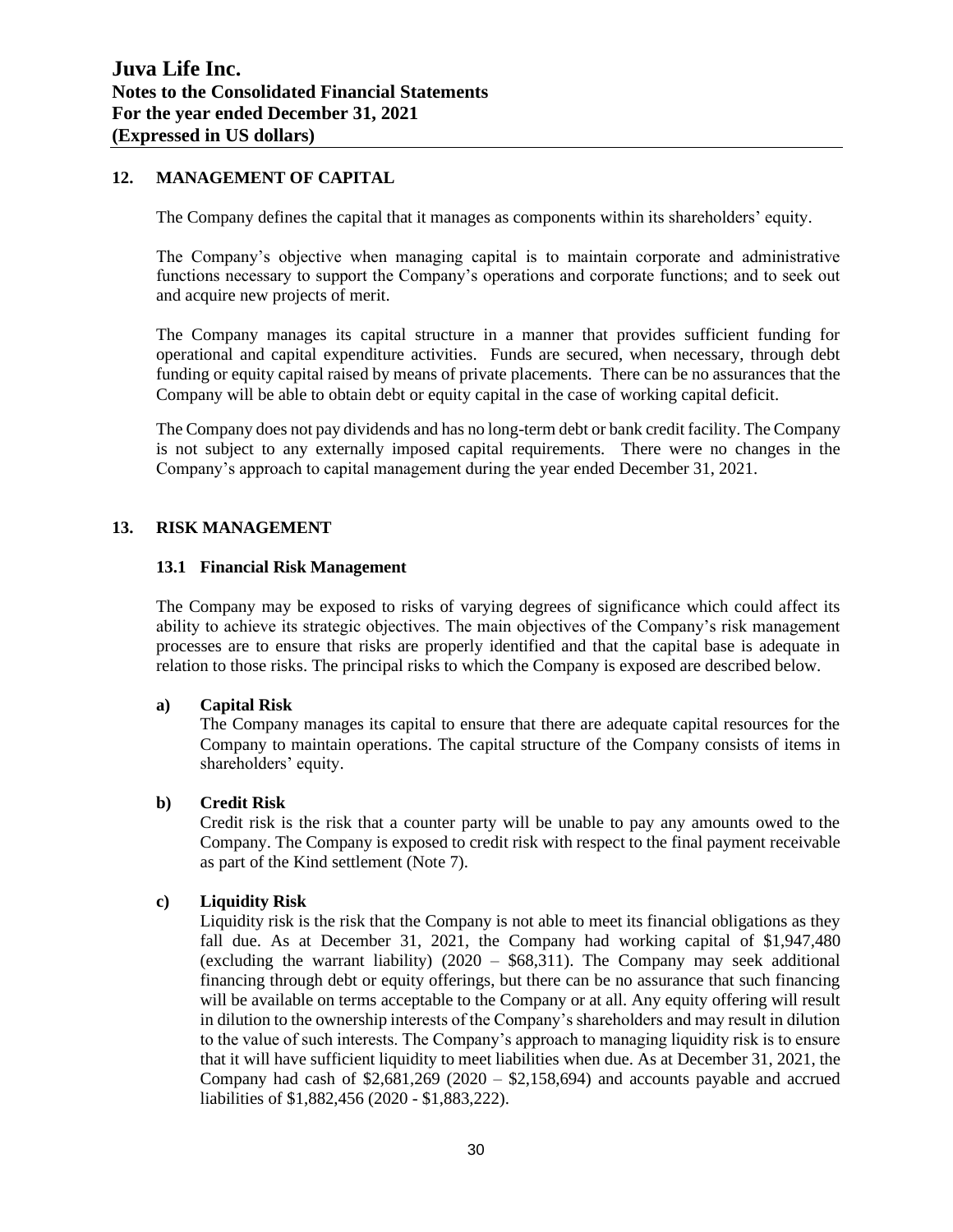#### **d) Market Risk**

Market risk incorporates a range of risks. Movements in risk factors, such as market price risk and currency risk, affect the fair values of financial assets and liabilities. The Company is not exposed to these risks.

#### **13.2 Fair Values**

The carrying values of cash, receivables, and accounts payable and accrued liabilities approximate their fair values due to their short-term to maturity.

Assets and liabilities are classified in their entirety based on the lowest level of input that is significant to the fair value measurement.

**Level 1 –** Unadjusted quoted prices in active markets that are accessible at the measurement date for identical, unrestricted assets or liabilities.

**Level 2 –** Quoted prices in markets that are not active, or inputs that are not observable, either directly or indirectly, for substantially the full term of the asset or liability.

Level 3 – Prices or valuation techniques that require inputs that are both significant to the fair value measurement and unobservable (supported by little or no market activity).

The fair value of warrant liability is based on level 2 inputs of the fair value hierarchy.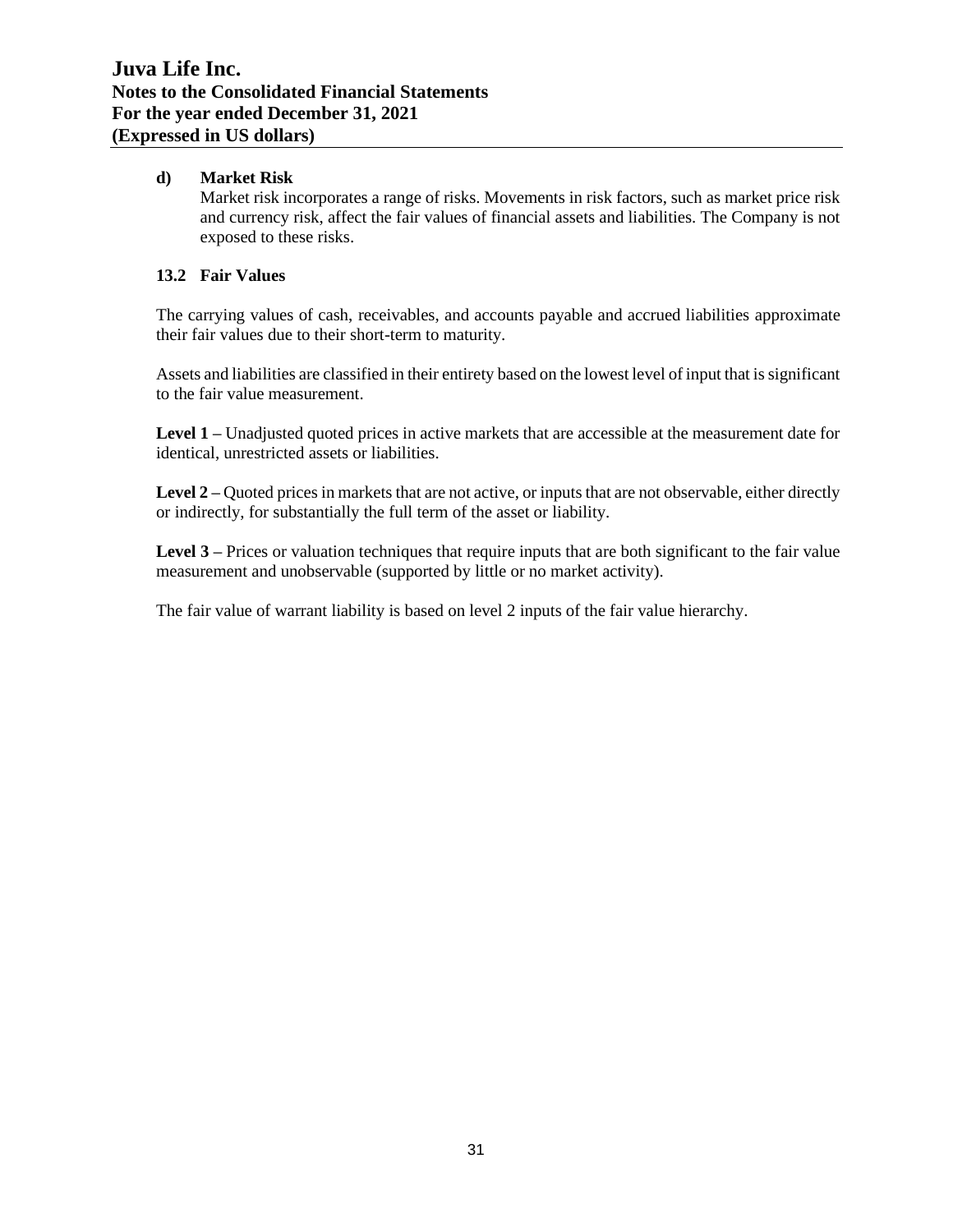## **14. RIGHT-OF-USE ASSETS AND LEASE LIABILITIES**

|                                        | <b>Property Leases</b> |
|----------------------------------------|------------------------|
| Cost:                                  |                        |
| At December 31, 2019                   | 3,138,853              |
| <b>Additions</b>                       |                        |
| At December 31, 2020                   | 3,138,853              |
| Additions                              | 2,705,120              |
| Disposals                              | (482, 463)             |
| At December 31, 2021                   | 5,361,510              |
| Depreciation:                          |                        |
| At December 31, 2019                   | 716,824                |
| Charge for the year                    | 716,824                |
| At December 31, 2020                   | 1,433,648              |
| Charge for the year                    | 448,083                |
| Disposal                               | (236, 847)             |
| At December 31, 2021                   | 1,644,884              |
| <b>Net Book Value:</b>                 |                        |
| At December 31, 2020                   | 1,705,205              |
| At December 31, 2021                   | 3,716,626              |
|                                        |                        |
|                                        | \$                     |
| Lease liabilities at December 31, 2019 | 2,767,062              |
| Lease payments made                    | (971, 954)             |
| Interest expense on lease liabilities  | 377,430                |
|                                        | 2,172,538              |
| Less: current portion                  | 791,571                |
| At December 31, 2020                   | 1,380,967              |
| Lease liabilities at December 31, 2020 | 2,172,538              |
| Additions                              | 2,705,120              |
| Derecognition of lease liability       | (297, 345)             |
| Lease payments made                    | (953,360)              |
| Interest expense on lease liabilities  | 678,810                |
| Total lease liability                  | 4,305,763              |
| Less: current portion                  | 328,731                |
| Non-current portion                    | 3,977,032              |

Depreciation of right-of-use assets is calculated using the straight-line method of the remaining lease term.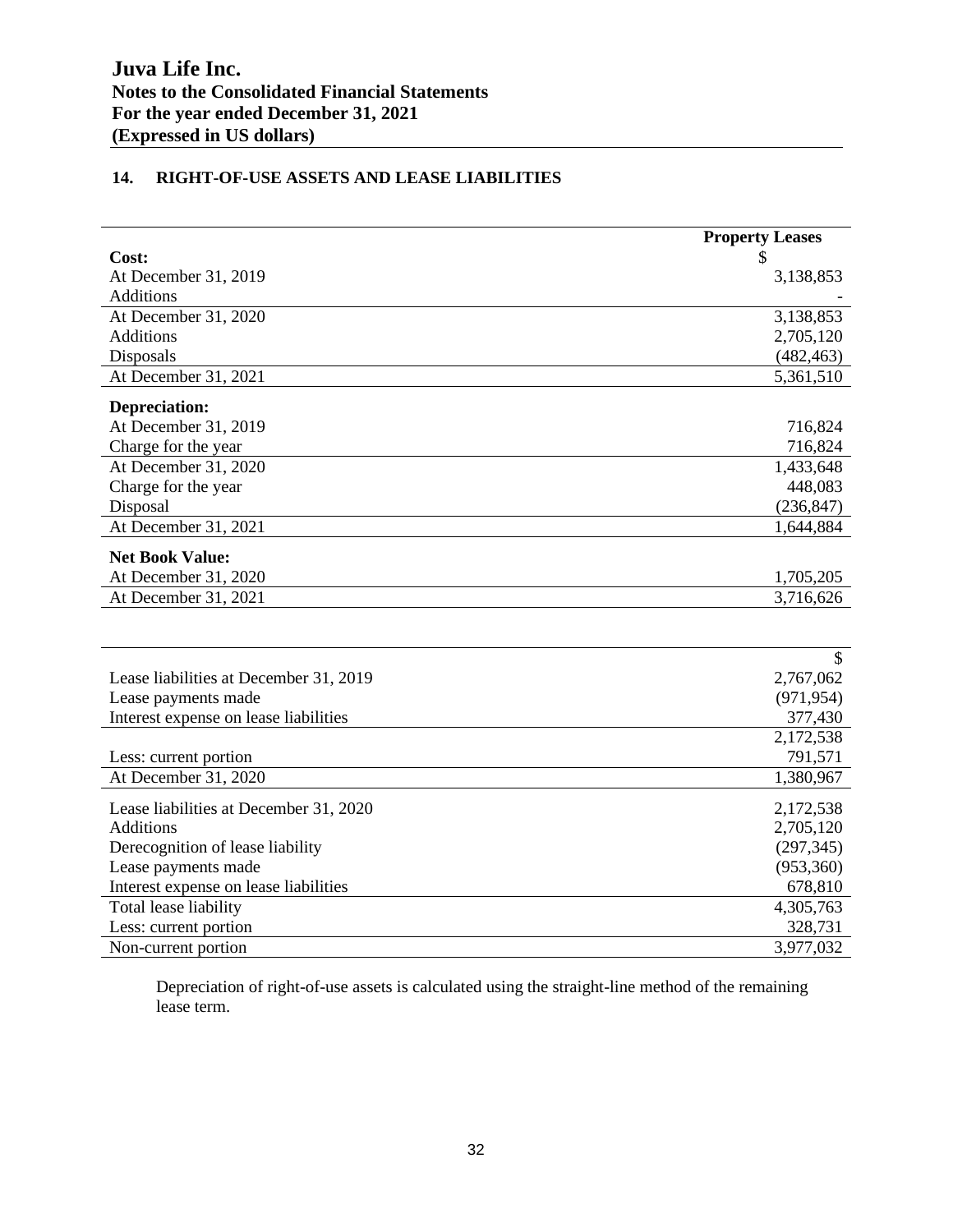#### **15. COMMITMENTS AND CONTINGENCIES**

a) The Company has entered into the following agreements:

The commercial premises from which the Company carries out its operations are leased from multiple groups, all of which are related parties (see note 9). The minimum rent payable under the leases are as follows:

|                            | Total     |
|----------------------------|-----------|
| Within one year            | 953,041   |
| Between two and five years | 360,927   |
|                            | 1,313,968 |

b) The Company is involved in various claims and legal actions in the ordinary course of business. In the opinion of management, the ultimate disposition of these matters will not have a material adverse effect on the Company.

#### **16. SEGMENTED INFORMATION**

Reportable segments are defined as components of an enterprise about which separate financial information is available that is evaluated regularly by the chief operating decision maker in deciding how to allocate resources, and in assessing performance.

During the year ended December 31, 2021, the Company operates in two reportable segments, being cultivation and sale of dried trim/flowers and resale of merchandise and cannabis-derived products in the United States within the State of California. All of the Company's revenue were generated through sales in the State of California, and all of the Company's non-current assets are located in California.

Information by segment is as follows:

|                                                                                                                      | Resale of merchandise and<br>cannabis-derived products |         | Cultivation and sale of trim and<br>flowers |      | Total     |         |
|----------------------------------------------------------------------------------------------------------------------|--------------------------------------------------------|---------|---------------------------------------------|------|-----------|---------|
|                                                                                                                      | 2021                                                   | 2020    | 2021                                        | 2020 | 2021      | 2020    |
| Sales                                                                                                                | 3,153,484                                              | 967,237 | 714,126                                     |      | 3.867.610 | 967,237 |
| Cost of goods sold                                                                                                   | 1,074,016                                              | 538,966 | 1,542,851                                   |      | 2,616,867 | 538,966 |
| Gross margin before fair value changes on<br>biological assets<br>Net change in fair value less costs to sell due to | 2.079.468                                              | 428.271 | (828, 725)                                  |      | 1,250,743 | 428,271 |
| biological transformation                                                                                            |                                                        |         | (253.914)                                   |      | (253.914) |         |
| Gross profit                                                                                                         | 2,079,468                                              | 428,271 | (1.082, 639)                                |      | 996,829   | 428,271 |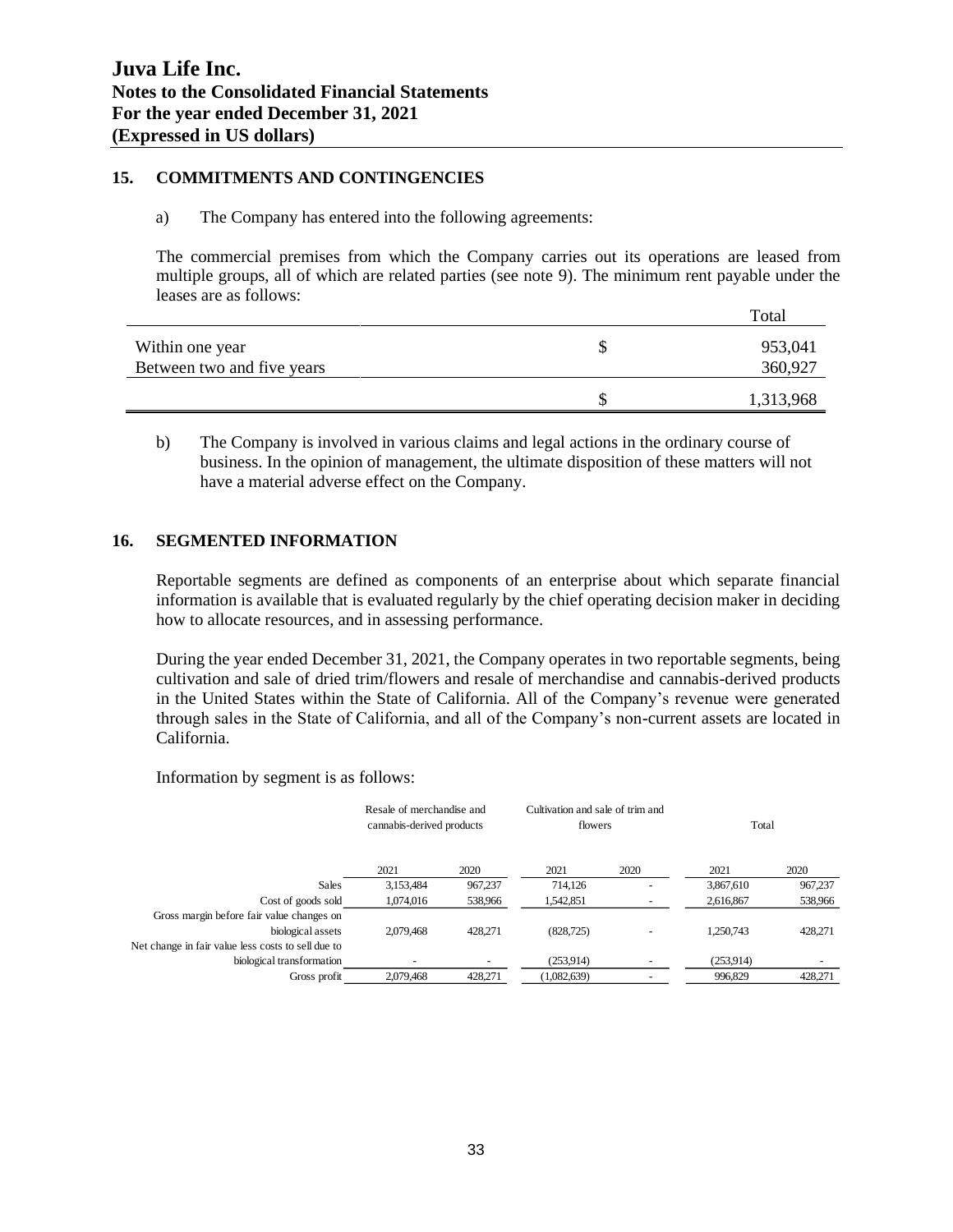| December 31, 2021      | Cannabis    | Corporate    | Total          |
|------------------------|-------------|--------------|----------------|
|                        | \$          |              | \$             |
| <b>Sales</b>           | 3,867,610   |              | 3,867,610      |
| Cost of goods sold     | (2,616,867) |              | (2,616,867)    |
| Gross profit           | 1,250,743   |              | 1,250,743      |
| Net loss               | (6,544,945) | (4,813,345)  | (11,358,290)   |
| Non current assets:    |             |              |                |
| Deposits               | 327,248     |              | 327,248        |
| Right of use assets    | 3,716,626   |              | 3,716,626      |
| Property and equipment | 12,551,547  |              | 12,551,547     |
|                        |             |              |                |
| December 31, 2020      | Cannabis    | Corporate    | Total          |
|                        | \$          | \$           | \$             |
| <b>Sales</b>           | 967,237     |              | 967,237        |
| Cost of goods sold     | (538, 966)  |              | (538,966)      |
| Gross profit           | 428,271     |              | 428,271        |
| Income tax expense     | (60,000)    |              | (60,000)       |
| Net loss               | (6,036,272) | (10,200,484) | (16, 236, 756) |
| Non current assets:    |             |              |                |
| Deposits               | 69,065      |              | 69,065         |
| Right of use assets    | 1,705,205   |              | 1,705,205      |
| Property and equipment | 11,013,582  |              | 11,013,582     |

#### **17. INCOME TAXES**

The Company is subject to U.S. Internal Revenue Code Section 280E. This section disallows deductions and credits attributable to a trade or business of trafficking in controlled substances. Under U.S. tax, marijuana is a schedule I controlled substance. The Company has taken the position that any costs included in the cost of goods sold should not be treated as amounts subject to Section 280E. The measurement of deferred income tax assets requires management to make judgements in the interpretation and application of the relevant tax laws. The actual amount of income taxes only becomes final upon filing and acceptance of the tax return by the relevant authorities.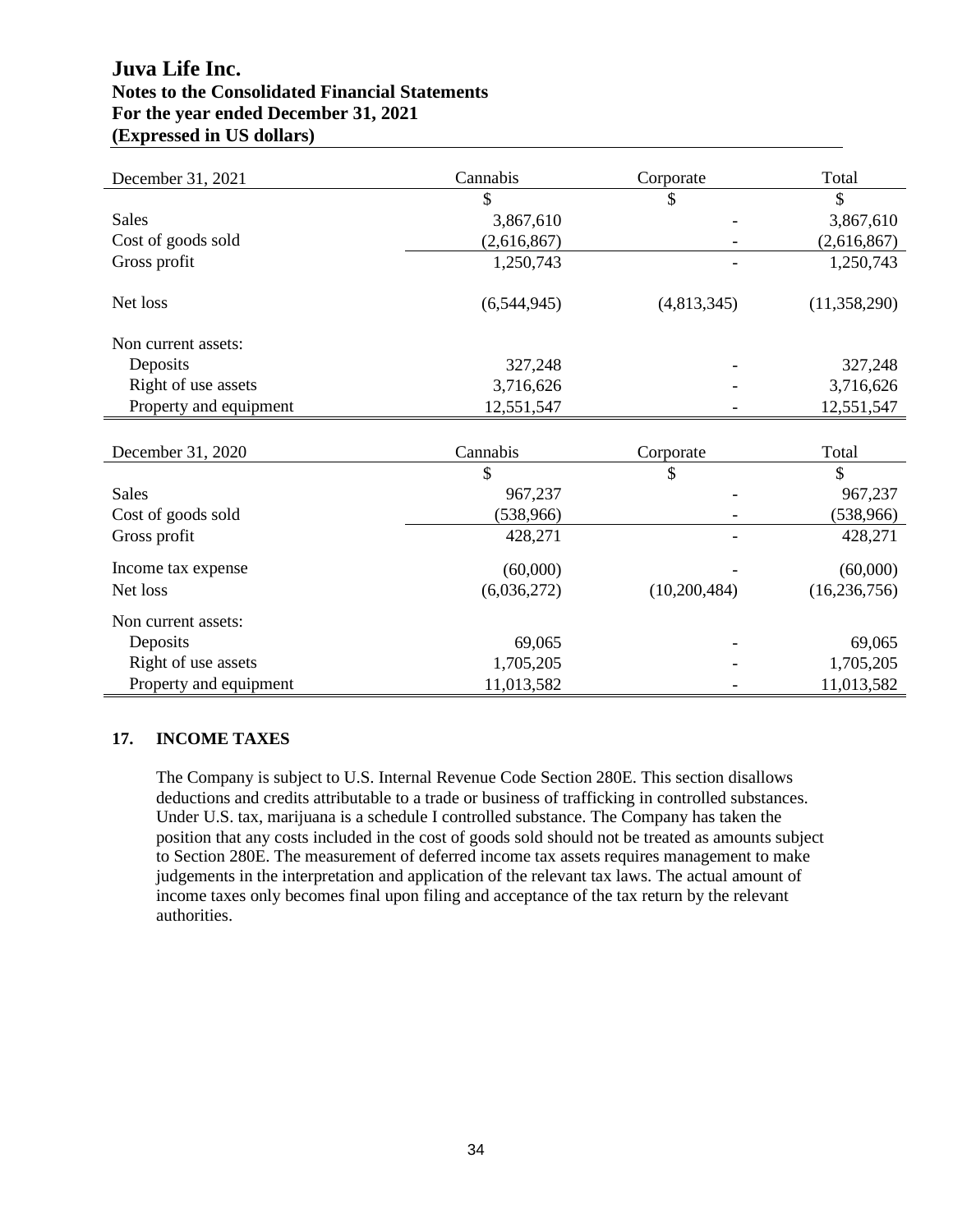|                                                                    |          | 2021         | 2020           |
|--------------------------------------------------------------------|----------|--------------|----------------|
|                                                                    |          | \$           | S              |
| Loss for the year                                                  |          | (11,306,670) | (16, 176, 756) |
| Expected income tax recovery                                       |          | (3,053,000)  | (4,368,000)    |
| Change in statutory, foreign tax, foreign exchange rates and other |          | 1,446,620    | 686,000        |
| <b>Permanent Difference</b>                                        |          | 1,043,000    | 1,081,000      |
| Share issue cost                                                   |          | (174,000)    | (40,000)       |
| Adjustment to prior years provision versus statutory tax returns   |          |              |                |
| and expiry of non-capital losses                                   |          | (180,000)    | 26,000         |
| Change in unrecognized deductible temporary differences            |          | 969,000      | 2,675,000      |
| Total income tax expense (recovery)                                |          | 51,620       | 60,000         |
| <b>Current income tax</b><br>Deferred tax recovery                 | \$<br>\$ | 51,620       | 60,000         |

A reconciliation of income taxes at statutory rates with the reported taxes is as follows:

The significant components of the Company's deferred tax assets that have not been included on the consolidated statement of financial position are as follows:

|                                                | 2021        | 2020        |
|------------------------------------------------|-------------|-------------|
| Deferred Tax Assets (liabilities)              |             |             |
| Property and equipment                         | 189,000     | 93,000      |
| Share issue costs                              | 205,000     | 48,000      |
| Warrant liability                              | 21,000      | 1,328,000   |
| Allowable capital losses                       | 7,000       | 7,000       |
| Non-capital losses available for future period | 5,355,000   | 3,332,000   |
|                                                | 5,777,000   | 4,808,000   |
| Unrecognized deferred tax assets               | (5,777,000) | (4,808,000) |
| Net deferred tax asset (liability)             |             |             |